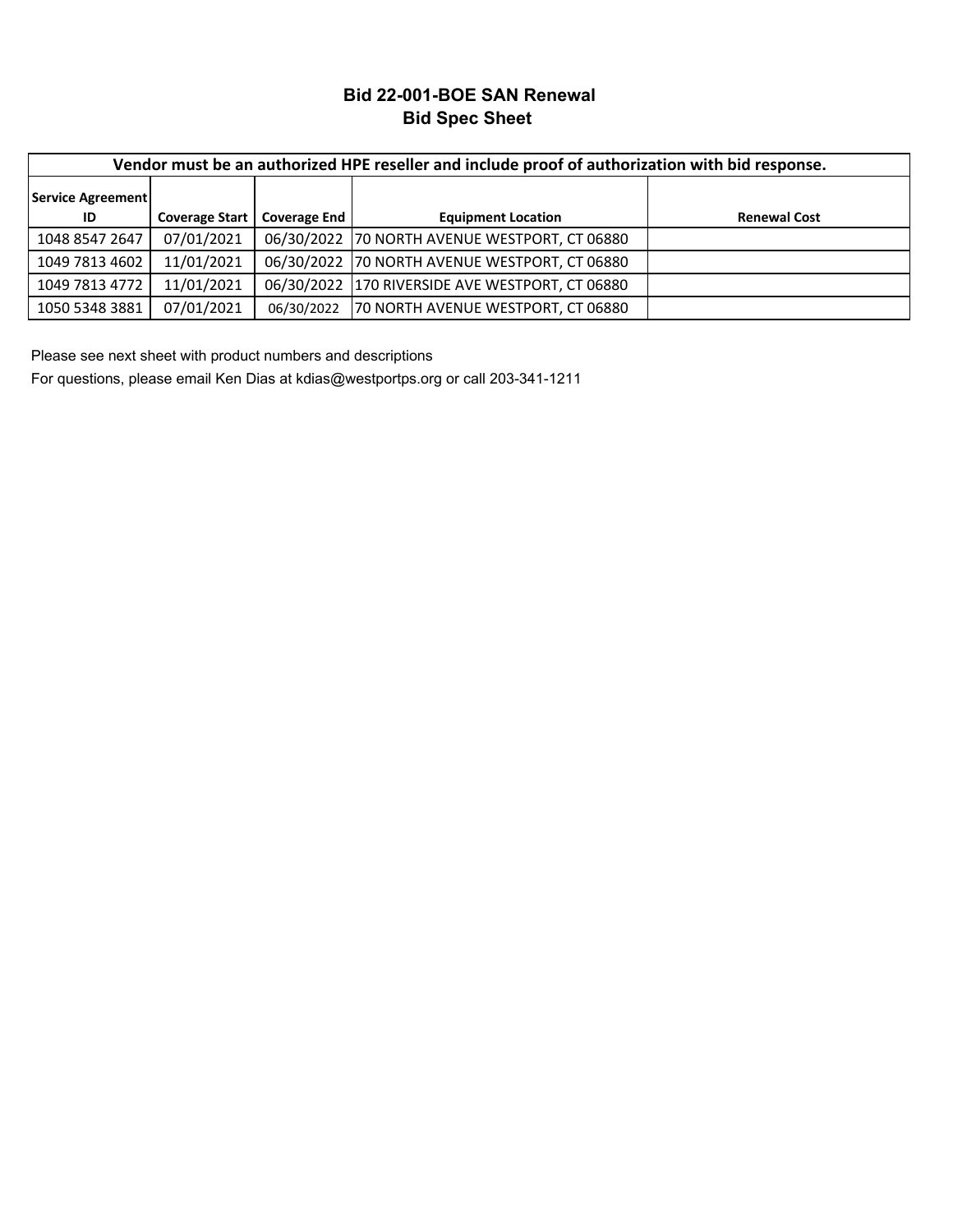| Product          |                                          |              |                |            |            |                                                              |                                                 |
|------------------|------------------------------------------|--------------|----------------|------------|------------|--------------------------------------------------------------|-------------------------------------------------|
| Number           | <b>Product Description</b>               | $Q$ ty       | Serial Number  |            |            | Support Start Date   Support End Date   Service Agreement ID | Service Level                                   |
| <b>&lt;2P94B</b> | HPE 3PAR 8000 1.8TB+SW 10K SFF HDD       | $\mathbf{1}$ | 2EQVRA183AO3VJ | 09/23/2021 | 06/30/2022 | 1048 8547 2647                                               | H1K93AC HP 4 hour 24x7 w DMR Proactive Care SVC |
| K2P89B           | HPE 3PAR 8000 1.92TB+SW SFF SSD          | 1            | UWCBTA2ZHAM1TB | 07/01/2021 | 06/30/2022 | 1048 8547 2647                                               | H1K93AC HP 4 hour 24x7 w DMR Proactive Care SVC |
| E7Y71A           | HPE 3PAR 8000 SFF(2.5in) Fld Int Dr Encl | $\mathbf{1}$ | 2MT824A28B     | 09/23/2021 | 06/30/2022 | 1048 8547 2647                                               | H1K93AC HP 4 hour 24x7 w DMR Proactive Care SVC |
| E7Y71A           | HPE 3PAR 8000 SFF(2.5in) Fld Int Dr Encl | 1            | 2MT824A28B     | 07/01/2021 | 09/22/2021 | 1048 8547 2647                                               | H1K93AC HP 4 hour 24x7 w DMR Proactive Care SVC |
| E7Y71A           | HPE 3PAR 8000 SFF(2.5in) Fld Int Dr Encl | 1            | 2MT824A28A     | 09/23/2021 | 06/30/2022 | 1048 8547 2647                                               | H1K93AC HP 4 hour 24x7 w DMR Proactive Care SVC |
| E7Y71A           | HPE 3PAR 8000 SFF(2.5in) Fld Int Dr Encl | $\mathbf{1}$ | 2MT824A28A     | 07/01/2021 | 09/22/2021 | 1048 8547 2647                                               | H1K93AC HP 4 hour 24x7 w DMR Proactive Care SVC |
| E7Y71A           | HPE 3PAR 8000 SFF(2.5in) Fld Int Dr Encl | 1            | 2MT824A28D     | 09/23/2021 | 06/30/2022 | 1048 8547 2647                                               | H1K93AC HP 4 hour 24x7 w DMR Proactive Care SVC |
| E7Y71A           | HPE 3PAR 8000 SFF(2.5in) Fld Int Dr Encl | 1            | 2MT824A28D     | 07/01/2021 | 09/22/2021 | 1048 8547 2647                                               | H1K93AC HP 4 hour 24x7 w DMR Proactive Care SVC |
| E7Y71A           | HPE 3PAR 8000 SFF(2.5in) Fld Int Dr Encl | 1            | 2MT824A28C     | 09/23/2021 | 06/30/2022 | 1048 8547 2647                                               | H1K93AC HP 4 hour 24x7 w DMR Proactive Care SVC |
| E7Y71A           | HPE 3PAR 8000 SFF(2.5in) Fld Int Dr Encl | $\mathbf{1}$ | 2MT824A28C     | 07/01/2021 | 09/22/2021 | 1048 8547 2647                                               | H1K93AC HP 4 hour 24x7 w DMR Proactive Care SVC |
| <b>H6Z10A</b>    | HPE 3PAR 8000 2-pt 10Gb iSCSI/FCoE Adptr | 1            | 2M282300LD     | 09/23/2021 | 06/30/2022 | 1048 8547 2647                                               | H1K93AC HP 4 hour 24x7 w DMR Proactive Care SVC |
| <b>H6Z10A</b>    | HPE 3PAR 8000 2-pt 10Gb iSCSI/FCoE Adptr | 1            | 2M282300LD     | 07/01/2021 | 09/22/2021 | 1048 8547 2647                                               | H1K93AC HP 4 hour 24x7 w DMR Proactive Care SVC |
| <b>H6Z10A</b>    | HPE 3PAR 8000 2-pt 10Gb iSCSI/FCoE Adptr | 1            | 2M282300LB     | 09/23/2021 | 06/30/2022 | 1048 8547 2647                                               | H1K93AC HP 4 hour 24x7 w DMR Proactive Care SVC |
| H6Z10A           | HPE 3PAR 8000 2-pt 10Gb iSCSI/FCoE Adptr | 1            | 2M282300LB     | 07/01/2021 | 09/22/2021 | 1048 8547 2647                                               | H1K93AC HP 4 hour 24x7 w DMR Proactive Care SVC |
| <b>H6Z10A</b>    | HPE 3PAR 8000 2-pt 10Gb iSCSI/FCoE Adptr | 1            | 2M282300LV     | 09/23/2021 | 06/30/2022 | 1048 8547 2647                                               | H1K93AC HP 4 hour 24x7 w DMR Proactive Care SVC |
| <b>H6Z10A</b>    | HPE 3PAR 8000 2-pt 10Gb iSCSI/FCoE Adptr | 1            | 2M282300LV     | 07/01/2021 | 09/22/2021 | 1048 8547 2647                                               | H1K93AC HP 4 hour 24x7 w DMR Proactive Care SVC |
| H6Z10A           | HPE 3PAR 8000 2-pt 10Gb iSCSI/FCoE Adptr | 1            | 2M282300LS     | 09/23/2021 | 06/30/2022 | 1048 8547 2647                                               | H1K93AC HP 4 hour 24x7 w DMR Proactive Care SVC |
| <b>H6Z10A</b>    | HPE 3PAR 8000 2-pt 10Gb iSCSI/FCoE Adptr | 1            | 2M282300LS     | 07/01/2021 | 09/22/2021 | 1048 8547 2647                                               | H1K93AC HP 4 hour 24x7 w DMR Proactive Care SVC |
| K2P94B           | HPE 3PAR 8000 1.8TB+SW 10K SFF HDD       | 1            | 2EQVRA183AO49K | 09/23/2021 | 06/30/2022 | 1048 8547 2647                                               | H1K93AC HP 4 hour 24x7 w DMR Proactive Care SVC |
| K2P94B           | HPE 3PAR 8000 1.8TB+SW 10K SFF HDD       | 1            | 2EQVRA183AO49K | 07/01/2021 | 09/22/2021 | 1048 8547 2647                                               | H1K93AC HP 4 hour 24x7 w DMR Proactive Care SVC |
| K2P89B           | HPE 3PAR 8000 1.92TB+SW SFF SSD          | 1            | UWCBTA2ZHAM1V6 | 07/01/2021 | 06/30/2022 | 1048 8547 2647                                               | H1K93AC HP 4 hour 24x7 w DMR Proactive Care SVC |
| K2P94B           | HPE 3PAR 8000 1.8TB+SW 10K SFF HDD       | $\mathbf{1}$ | 2EQVRA183AO47P | 09/23/2021 | 06/30/2022 | 1048 8547 2647                                               | H1K93AC HP 4 hour 24x7 w DMR Proactive Care SVC |
| K2P89B           | HPE 3PAR 8000 1.92TB+SW SFF SSD          | 1            | UWCBTA2ZHAM1TE | 07/01/2021 | 06/30/2022 | 1048 8547 2647                                               | H1K93AC HP 4 hour 24x7 w DMR Proactive Care SVC |
| K2P89B           | HPE 3PAR 8000 1.92TB+SW SFF SSD          | 1            | UWCBTA2ZHAM1DC | 07/01/2021 | 06/30/2022 | 1048 8547 2647                                               | H1K93AC HP 4 hour 24x7 w DMR Proactive Care SVC |
| K2P94B           | HPE 3PAR 8000 1.8TB+SW 10K SFF HDD       | 1            | 2EQVRA183AK3VR | 09/23/2021 | 06/30/2022 | 1048 8547 2647                                               | H1K93AC HP 4 hour 24x7 w DMR Proactive Care SVC |
| K2P94B           | HPE 3PAR 8000 1.8TB+SW 10K SFF HDD       | 1            | 2EQVRA183AK3VR | 07/01/2021 | 09/22/2021 | 1048 8547 2647                                               | H1K93AC HP 4 hour 24x7 w DMR Proactive Care SVC |
| K2P94B           | HPE 3PAR 8000 1.8TB+SW 10K SFF HDD       | 1            | 2EQVRA183AO39D | 09/23/2021 | 06/30/2022 | 1048 8547 2647                                               | H1K93AC HP 4 hour 24x7 w DMR Proactive Care SVC |
| K2P94B           | HPE 3PAR 8000 1.8TB+SW 10K SFF HDD       | $\mathbf{1}$ | 2EQVRA183AO39D | 07/01/2021 | 09/22/2021 | 1048 8547 2647                                               | H1K93AC HP 4 hour 24x7 w DMR Proactive Care SVC |
| K2P94B           | HPE 3PAR 8000 1.8TB+SW 10K SFF HDD       | 1            | 2EQVRA183AO471 | 09/23/2021 | 06/30/2022 | 1048 8547 2647                                               | H1K93AC HP 4 hour 24x7 w DMR Proactive Care SVC |
| K2P94B           | HPE 3PAR 8000 1.8TB+SW 10K SFF HDD       | 1            | 2EQVRA183AO471 | 07/01/2021 | 09/22/2021 | 1048 8547 2647                                               | H1K93AC HP 4 hour 24x7 w DMR Proactive Care SVC |
| K2P94B           | HPE 3PAR 8000 1.8TB+SW 10K SFF HDD       | $\mathbf{1}$ | 2EQVRA183AO3LJ | 09/23/2021 | 06/30/2022 | 1048 8547 2647                                               | H1K93AC HP 4 hour 24x7 w DMR Proactive Care SVC |
| K2P94B           | HPE 3PAR 8000 1.8TB+SW 10K SFF HDD       | 1            | 2EQVRA183AO3LJ | 07/01/2021 | 09/22/2021 | 1048 8547 2647                                               | H1K93AC HP 4 hour 24x7 w DMR Proactive Care SVC |
| K2P94B           | HPE 3PAR 8000 1.8TB+SW 10K SFF HDD       | $\mathbf{1}$ | 2EQVRA183AO3LF | 09/23/2021 | 06/30/2022 | 1048 8547 2647                                               | H1K93AC HP 4 hour 24x7 w DMR Proactive Care SVC |
| K2P94B           | HPE 3PAR 8000 1.8TB+SW 10K SFF HDD       | 1            | 2EQVRA183AO3LF | 07/01/2021 | 09/22/2021 | 1048 8547 2647                                               | H1K93AC HP 4 hour 24x7 w DMR Proactive Care SVC |
| <b>&lt;2P94B</b> | HPE 3PAR 8000 1.8TB+SW 10K SFF HDD       | 1            | 2EQVRA183AO3LE | 09/23/2021 | 06/30/2022 | 1048 8547 2647                                               | H1K93AC HP 4 hour 24x7 w DMR Proactive Care SVC |
| K2P94B           | HPE 3PAR 8000 1.8TB+SW 10K SFF HDD       | 1            | 2EQVRA183AO3LE | 07/01/2021 | 09/22/2021 | 1048 8547 2647                                               | H1K93AC HP 4 hour 24x7 w DMR Proactive Care SVC |
| K2P94B           | HPE 3PAR 8000 1.8TB+SW 10K SFF HDD       | $\mathbf{1}$ | 2EQVRA183AO3KL | 09/23/2021 | 06/30/2022 | 1048 8547 2647                                               | H1K93AC HP 4 hour 24x7 w DMR Proactive Care SVC |
| K2P94B           | HPE 3PAR 8000 1.8TB+SW 10K SFF HDD       | 1            | 2EQVRA183AO3KL | 07/01/2021 | 09/22/2021 | 1048 8547 2647                                               | H1K93AC HP 4 hour 24x7 w DMR Proactive Care SVC |
| K2P94B           | HPE 3PAR 8000 1.8TB+SW 10K SFF HDD       | 1            | 2EQVRA183AO3BJ | 09/23/2021 | 06/30/2022 | 1048 8547 2647                                               | H1K93AC HP 4 hour 24x7 w DMR Proactive Care SVC |
| K2P94B           | HPE 3PAR 8000 1.8TB+SW 10K SFF HDD       | $\mathbf{1}$ | 2EQVRA183AO3BJ | 07/01/2021 | 09/22/2021 | 1048 8547 2647                                               | H1K93AC HP 4 hour 24x7 w DMR Proactive Care SVC |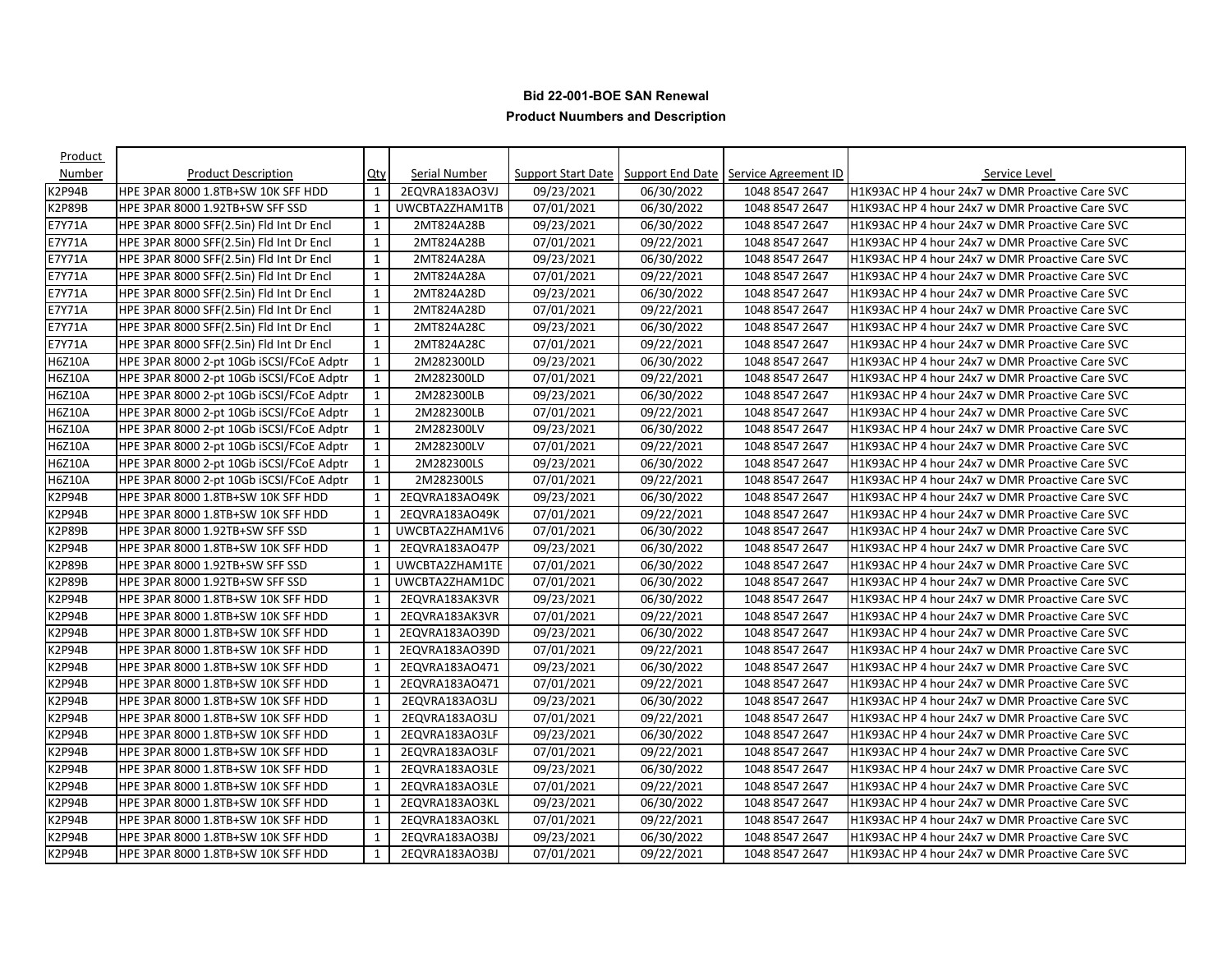| Product          |                                        |              |                |            |            |                                                              |                                                 |
|------------------|----------------------------------------|--------------|----------------|------------|------------|--------------------------------------------------------------|-------------------------------------------------|
| Number           | <b>Product Description</b>             | Qty          | Serial Number  |            |            | Support Start Date   Support End Date   Service Agreement ID | Service Level                                   |
| <b>&lt;2P89B</b> | HPE 3PAR 8000 1.92TB+SW SFF SSD        | $\mathbf{1}$ | UWCBTA2ZHAM1UL | 07/01/2021 | 06/30/2022 | 1048 8547 2647                                               | H1K93AC HP 4 hour 24x7 w DMR Proactive Care SVC |
| K2P89B           | HPE 3PAR 8000 1.92TB+SW SFF SSD        | 1            | UWCBTA2ZHAM1UO | 07/01/2021 | 06/30/2022 | 1048 8547 2647                                               | H1K93AC HP 4 hour 24x7 w DMR Proactive Care SVC |
| K2P89B           | HPE 3PAR 8000 1.92TB+SW SFF SSD        | $\mathbf{1}$ | UWCBTA2ZHAM1EF | 07/01/2021 | 06/30/2022 | 1048 8547 2647                                               | H1K93AC HP 4 hour 24x7 w DMR Proactive Care SVC |
| <b>K2P89B</b>    | HPE 3PAR 8000 1.92TB+SW SFF SSD        | 1            | UWCBTA2ZHAM1VI | 07/01/2021 | 06/30/2022 | 1048 8547 2647                                               | H1K93AC HP 4 hour 24x7 w DMR Proactive Care SVC |
| K2P94B           | HPE 3PAR 8000 1.8TB+SW 10K SFF HDD     | 1            | 2EQVRA183AO44Z | 07/01/2021 | 09/22/2021 | 1048 8547 2647                                               | H1K93AC HP 4 hour 24x7 w DMR Proactive Care SVC |
| K2P94B           | HPE 3PAR 8000 1.8TB+SW 10K SFF HDD     | $\mathbf{1}$ | 2EQVRA183AO47P | 07/01/2021 | 09/22/2021 | 1048 8547 2647                                               | H1K93AC HP 4 hour 24x7 w DMR Proactive Care SVC |
| K2P94B           | HPE 3PAR 8000 1.8TB+SW 10K SFF HDD     | 1            | 2EQVRA183AO4DU | 07/01/2021 | 09/22/2021 | 1048 8547 2647                                               | H1K93AC HP 4 hour 24x7 w DMR Proactive Care SVC |
| K2P94B           | HPE 3PAR 8000 1.8TB+SW 10K SFF HDD     | 1            | 2EQVRA183AO4GS | 07/01/2021 | 09/22/2021 | 1048 8547 2647                                               | H1K93AC HP 4 hour 24x7 w DMR Proactive Care SVC |
| K2P94B           | HPE 3PAR 8000 1.8TB+SW 10K SFF HDD     | 1            | 2EQVRA183AO4F5 | 09/23/2021 | 06/30/2022 | 1048 8547 2647                                               | H1K93AC HP 4 hour 24x7 w DMR Proactive Care SVC |
| K2P94B           | HPE 3PAR 8000 1.8TB+SW 10K SFF HDD     | $\mathbf{1}$ | 2EQVRA183AO4F5 | 07/01/2021 | 09/22/2021 | 1048 8547 2647                                               | H1K93AC HP 4 hour 24x7 w DMR Proactive Care SVC |
| K2P94B           | HPE 3PAR 8000 1.8TB+SW 10K SFF HDD     | 1            | 2EQVRA183AO4F4 | 09/23/2021 | 06/30/2022 | 1048 8547 2647                                               | H1K93AC HP 4 hour 24x7 w DMR Proactive Care SVC |
| K2P94B           | HPE 3PAR 8000 1.8TB+SW 10K SFF HDD     | $\mathbf{1}$ | 2EQVRA183AO4F4 | 07/01/2021 | 09/22/2021 | 1048 8547 2647                                               | H1K93AC HP 4 hour 24x7 w DMR Proactive Care SVC |
| <b>K2P94B</b>    | HPE 3PAR 8000 1.8TB+SW 10K SFF HDD     | 1            | 2EQVRA183AO4ES | 09/23/2021 | 06/30/2022 | 1048 8547 2647                                               | H1K93AC HP 4 hour 24x7 w DMR Proactive Care SVC |
| K2P94B           | HPE 3PAR 8000 1.8TB+SW 10K SFF HDD     | 1            | 2EQVRA183AO4ES | 07/01/2021 | 09/22/2021 | 1048 8547 2647                                               | H1K93AC HP 4 hour 24x7 w DMR Proactive Care SVC |
| K2P94B           | HPE 3PAR 8000 1.8TB+SW 10K SFF HDD     | $\mathbf{1}$ | 2EQVRA183AO4ER | 09/23/2021 | 06/30/2022 | 1048 8547 2647                                               | H1K93AC HP 4 hour 24x7 w DMR Proactive Care SVC |
| K2P94B           | HPE 3PAR 8000 1.8TB+SW 10K SFF HDD     | 1            | 2EQVRA183AO4ER | 07/01/2021 | 09/22/2021 | 1048 8547 2647                                               | H1K93AC HP 4 hour 24x7 w DMR Proactive Care SVC |
| K2P94B           | HPE 3PAR 8000 1.8TB+SW 10K SFF HDD     | 1            | 2EQVRA183AO4EQ | 09/23/2021 | 06/30/2022 | 1048 8547 2647                                               | H1K93AC HP 4 hour 24x7 w DMR Proactive Care SVC |
| K2P94B           | HPE 3PAR 8000 1.8TB+SW 10K SFF HDD     | 1            | 2EQVRA183AO4EQ | 07/01/2021 | 09/22/2021 | 1048 8547 2647                                               | H1K93AC HP 4 hour 24x7 w DMR Proactive Care SVC |
| K2P89B           | HPE 3PAR 8000 1.92TB+SW SFF SSD        | $\mathbf{1}$ | UWCBTA2ZHAF1K7 | 07/01/2021 | 06/30/2022 | 1048 8547 2647                                               | H1K93AC HP 4 hour 24x7 w DMR Proactive Care SVC |
| <b>K2P89B</b>    | HPE 3PAR 8000 1.92TB+SW SFF SSD        | 1            | UWCBTA2ZHAF244 | 07/01/2021 | 06/30/2022 | 1048 8547 2647                                               | H1K93AC HP 4 hour 24x7 w DMR Proactive Care SVC |
| K2P89B           | HPE 3PAR 8000 1.92TB+SW SFF SSD        | $\mathbf{1}$ | UWCBTA2ZHAF20Q | 07/01/2021 | 06/30/2022 | 1048 8547 2647                                               | H1K93AC HP 4 hour 24x7 w DMR Proactive Care SVC |
| K2P89B           | HPE 3PAR 8000 1.92TB+SW SFF SSD        | 1            | UWCBTA2ZHAF238 | 07/01/2021 | 06/30/2022 | 1048 8547 2647                                               | H1K93AC HP 4 hour 24x7 w DMR Proactive Care SVC |
| <b>H6Y96B</b>    | HPE 3PAR 8400 2N+SW Storage Field Base | 1            | 2MT824A288     | 09/23/2021 | 06/30/2022 | 1048 8547 2647                                               | H1K93AC HP 4 hour 24x7 w DMR Proactive Care SVC |
| <b>H6Y96B</b>    | HPE 3PAR 8400 2N+SW Storage Field Base | $\mathbf{1}$ | 2MT824A288     | 07/01/2021 | 09/22/2021 | 1048 8547 2647                                               | H1K93AC HP 4 hour 24x7 w DMR Proactive Care SVC |
| H6Y96B           | HPE 3PAR 8400 2N+SW Storage Field Base | 1            | 2MT824A289     | 09/23/2021 | 06/30/2022 | 1048 8547 2647                                               | H1K93AC HP 4 hour 24x7 w DMR Proactive Care SVC |
| H6Y96B           | HPE 3PAR 8400 2N+SW Storage Field Base | 1            | 2MT824A289     | 07/01/2021 | 09/22/2021 | 1048 8547 2647                                               | H1K93AC HP 4 hour 24x7 w DMR Proactive Care SVC |
| K2P94B           | HPE 3PAR 8000 1.8TB+SW 10K SFF HDD     | 1            | 2EQVRA183AO4GS | 09/23/2021 | 06/30/2022 | 1048 8547 2647                                               | H1K93AC HP 4 hour 24x7 w DMR Proactive Care SVC |
| K2P94B           | HPE 3PAR 8000 1.8TB+SW 10K SFF HDD     | $\mathbf{1}$ | 2EQVRA183AO4DU | 09/23/2021 | 06/30/2022 | 1048 8547 2647                                               | H1K93AC HP 4 hour 24x7 w DMR Proactive Care SVC |
| K2P94B           | HPE 3PAR 8000 1.8TB+SW 10K SFF HDD     | 1            | 2EQVRA183AO4HA | 07/01/2021 | 09/22/2021 | 1048 8547 2647                                               | H1K93AC HP 4 hour 24x7 w DMR Proactive Care SVC |
| K2P94B           | HPE 3PAR 8000 1.8TB+SW 10K SFF HDD     | $\mathbf{1}$ | 2EQVRA183AO4HX | 07/01/2021 | 09/22/2021 | 1048 8547 2647                                               | H1K93AC HP 4 hour 24x7 w DMR Proactive Care SVC |
| K2P94B           | HPE 3PAR 8000 1.8TB+SW 10K SFF HDD     | 1            | 2EQVRA183AO4HG | 09/23/2021 | 06/30/2022 | 1048 8547 2647                                               | H1K93AC HP 4 hour 24x7 w DMR Proactive Care SVC |
| K2P94B           | HPE 3PAR 8000 1.8TB+SW 10K SFF HDD     | 1            | 2EQVRA183AO4HG | 07/01/2021 | 09/22/2021 | 1048 8547 2647                                               | H1K93AC HP 4 hour 24x7 w DMR Proactive Care SVC |
| K2P94B           | HPE 3PAR 8000 1.8TB+SW 10K SFF HDD     | $\mathbf{1}$ | 2EQVRA183AO4HC | 09/23/2021 | 06/30/2022 | 1048 8547 2647                                               | H1K93AC HP 4 hour 24x7 w DMR Proactive Care SVC |
| K2P94B           | HPE 3PAR 8000 1.8TB+SW 10K SFF HDD     | 1            | 2EQVRA183AO4HC | 07/01/2021 | 09/22/2021 | 1048 8547 2647                                               | H1K93AC HP 4 hour 24x7 w DMR Proactive Care SVC |
| <2P94B           | HPE 3PAR 8000 1.8TB+SW 10K SFF HDD     | 1            | 2EQVRA183AO4HB | 09/23/2021 | 06/30/2022 | 1048 8547 2647                                               | H1K93AC HP 4 hour 24x7 w DMR Proactive Care SVC |
| K2P94B           | HPE 3PAR 8000 1.8TB+SW 10K SFF HDD     | 1            | 2EQVRA183AO4HB | 07/01/2021 | 09/22/2021 | 1048 8547 2647                                               | H1K93AC HP 4 hour 24x7 w DMR Proactive Care SVC |
| K2P94B           | HPE 3PAR 8000 1.8TB+SW 10K SFF HDD     | $\mathbf{1}$ | 2EQVRA183AO4GG | 09/23/2021 | 06/30/2022 | 1048 8547 2647                                               | H1K93AC HP 4 hour 24x7 w DMR Proactive Care SVC |
| K2P94B           | HPE 3PAR 8000 1.8TB+SW 10K SFF HDD     | 1            | 2EQVRA183AO4GG | 07/01/2021 | 09/22/2021 | 1048 8547 2647                                               | H1K93AC HP 4 hour 24x7 w DMR Proactive Care SVC |
| K2P94B           | HPE 3PAR 8000 1.8TB+SW 10K SFF HDD     | $\mathbf{1}$ | 2EQVRA183AO4G5 | 09/23/2021 | 06/30/2022 | 1048 8547 2647                                               | H1K93AC HP 4 hour 24x7 w DMR Proactive Care SVC |
| K2P94B           | HPE 3PAR 8000 1.8TB+SW 10K SFF HDD     | $\mathbf{1}$ | 2EQVRA183AO4G5 | 07/01/2021 | 09/22/2021 | 1048 8547 2647                                               | H1K93AC HP 4 hour 24x7 w DMR Proactive Care SVC |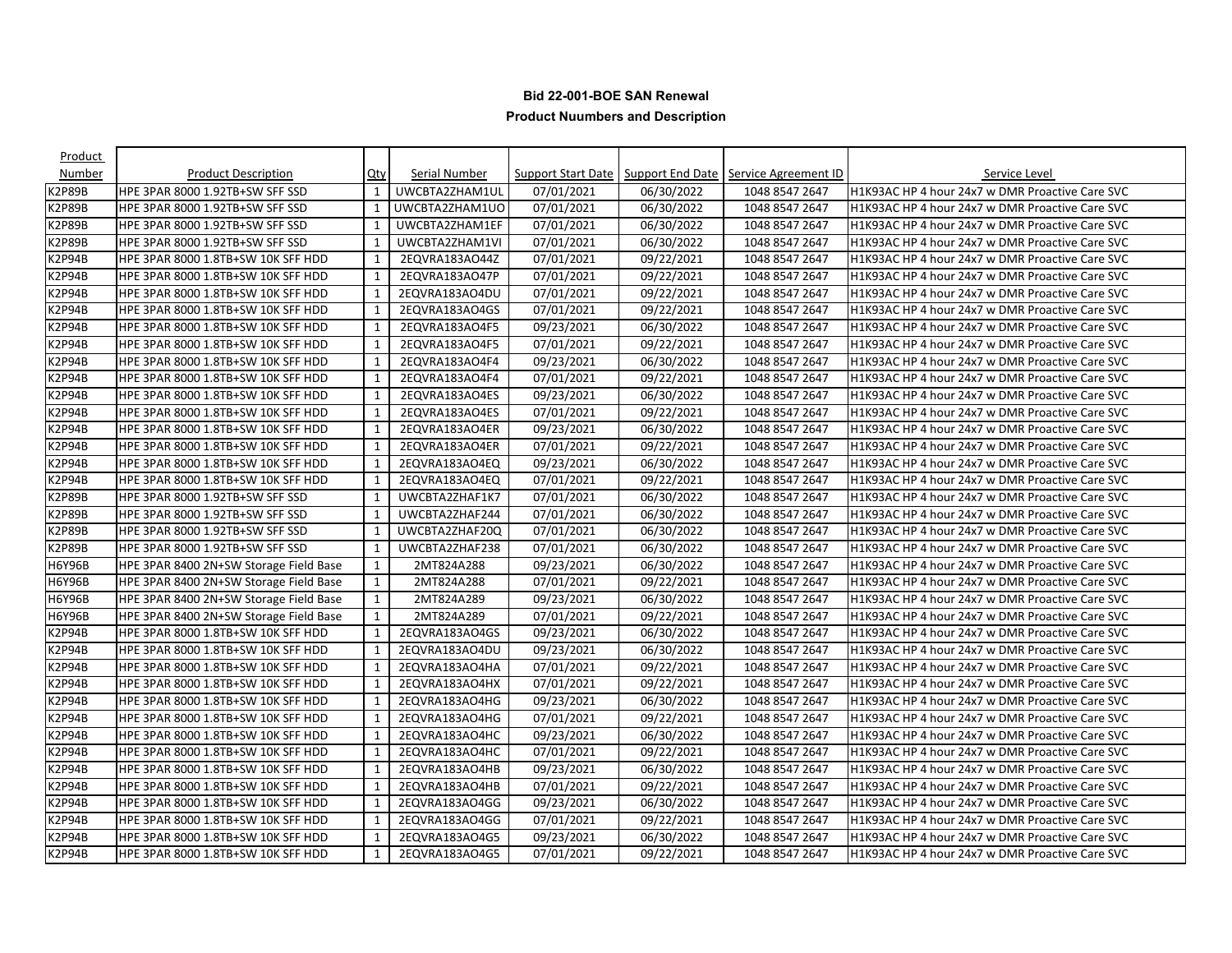| Product          |                                          |              |                |            |            |                                                              |                                                 |
|------------------|------------------------------------------|--------------|----------------|------------|------------|--------------------------------------------------------------|-------------------------------------------------|
| Number           | <b>Product Description</b>               | Qty          | Serial Number  |            |            | Support Start Date   Support End Date   Service Agreement ID | Service Level                                   |
| <b>&lt;2P94B</b> | HPE 3PAR 8000 1.8TB+SW 10K SFF HDD       | $\mathbf{1}$ | 2EQVRA183AO4F6 | 09/23/2021 | 06/30/2022 | 1048 8547 2647                                               | H1K93AC HP 4 hour 24x7 w DMR Proactive Care SVC |
| K2P94B           | HPE 3PAR 8000 1.8TB+SW 10K SFF HDD       | 1            | 2EQVRA183AO4F6 | 07/01/2021 | 09/22/2021 | 1048 8547 2647                                               | H1K93AC HP 4 hour 24x7 w DMR Proactive Care SVC |
| K2P94B           | HPE 3PAR 8000 1.8TB+SW 10K SFF HDD       | $\mathbf{1}$ | 2EQVRA183AO4F3 | 09/23/2021 | 06/30/2022 | 1048 8547 2647                                               | H1K93AC HP 4 hour 24x7 w DMR Proactive Care SVC |
| <b>K2P94B</b>    | HPE 3PAR 8000 1.8TB+SW 10K SFF HDD       | 1            | 2EQVRA183AO4F3 | 07/01/2021 | 09/22/2021 | 1048 8547 2647                                               | H1K93AC HP 4 hour 24x7 w DMR Proactive Care SVC |
| K2P94B           | HPE 3PAR 8000 1.8TB+SW 10K SFF HDD       | 1            | 2EQVRA183AO4F1 | 09/23/2021 | 06/30/2022 | 1048 8547 2647                                               | H1K93AC HP 4 hour 24x7 w DMR Proactive Care SVC |
| K2P94B           | HPE 3PAR 8000 1.8TB+SW 10K SFF HDD       | $\mathbf{1}$ | 2EQVRA183AO4F1 | 07/01/2021 | 09/22/2021 | 1048 8547 2647                                               | H1K93AC HP 4 hour 24x7 w DMR Proactive Care SVC |
| K2P94B           | HPE 3PAR 8000 1.8TB+SW 10K SFF HDD       | 1            | 2EQVRA183AO4IR | 09/23/2021 | 06/30/2022 | 1048 8547 2647                                               | H1K93AC HP 4 hour 24x7 w DMR Proactive Care SVC |
| K2P94B           | HPE 3PAR 8000 1.8TB+SW 10K SFF HDD       | 1            | 2EQVRA183AO4IR | 07/01/2021 | 09/22/2021 | 1048 8547 2647                                               | H1K93AC HP 4 hour 24x7 w DMR Proactive Care SVC |
| K2P94B           | HPE 3PAR 8000 1.8TB+SW 10K SFF HDD       | 1            | 2EQVRA183AO4HX | 09/23/2021 | 06/30/2022 | 1048 8547 2647                                               | H1K93AC HP 4 hour 24x7 w DMR Proactive Care SVC |
| K2P94B           | HPE 3PAR 8000 1.8TB+SW 10K SFF HDD       | 1            | 2EQVRA183AO4HA | 09/23/2021 | 06/30/2022 | 1048 8547 2647                                               | H1K93AC HP 4 hour 24x7 w DMR Proactive Care SVC |
| K2P94B           | HPE 3PAR 8000 1.8TB+SW 10K SFF HDD       | $\mathbf{1}$ | 2EQVRA183AO44Z | 09/23/2021 | 06/30/2022 | 1048 8547 2647                                               | H1K93AC HP 4 hour 24x7 w DMR Proactive Care SVC |
| K2P94B           | HPE 3PAR 8000 1.8TB+SW 10K SFF HDD       | $\mathbf{1}$ | 2EQVRA183AO45E | 07/01/2021 | 09/22/2021 | 1048 8547 2647                                               | H1K93AC HP 4 hour 24x7 w DMR Proactive Care SVC |
| E7Y71A           | HPE 3PAR 8000 SFF(2.5in) Fld Int Dr Encl | 1            | 2MT824A28F     | 09/23/2021 | 06/30/2022 | 1048 8547 2647                                               | H1K93AC HP 4 hour 24x7 w DMR Proactive Care SVC |
| K2P94B           | HPE 3PAR 8000 1.8TB+SW 10K SFF HDD       | 1            | 2EQVRA183AO46W | 09/23/2021 | 06/30/2022 | 1048 8547 2647                                               | H1K93AC HP 4 hour 24x7 w DMR Proactive Care SVC |
| <b>K2P94B</b>    | HPE 3PAR 8000 1.8TB+SW 10K SFF HDD       | $\mathbf{1}$ | 2EQVRA183AO46W | 07/01/2021 | 09/22/2021 | 1048 8547 2647                                               | H1K93AC HP 4 hour 24x7 w DMR Proactive Care SVC |
| K2P94B           | HPE 3PAR 8000 1.8TB+SW 10K SFF HDD       | 1            | 2EQVRA183AO4A3 | 09/23/2021 | 06/30/2022 | 1048 8547 2647                                               | H1K93AC HP 4 hour 24x7 w DMR Proactive Care SVC |
| K2P94B           | HPE 3PAR 8000 1.8TB+SW 10K SFF HDD       | 1            | 2EQVRA183AO4A3 | 07/01/2021 | 09/22/2021 | 1048 8547 2647                                               | H1K93AC HP 4 hour 24x7 w DMR Proactive Care SVC |
| K2P94B           | HPE 3PAR 8000 1.8TB+SW 10K SFF HDD       | 1            | 2EQVRA183AO4BE | 09/23/2021 | 06/30/2022 | 1048 8547 2647                                               | H1K93AC HP 4 hour 24x7 w DMR Proactive Care SVC |
| K2P94B           | HPE 3PAR 8000 1.8TB+SW 10K SFF HDD       | 1            | 2EQVRA183AO4BE | 07/01/2021 | 09/22/2021 | 1048 8547 2647                                               | H1K93AC HP 4 hour 24x7 w DMR Proactive Care SVC |
| K2P94B           | HPE 3PAR 8000 1.8TB+SW 10K SFF HDD       | $\mathbf{1}$ | 2EQVRA183AO4CM | 09/23/2021 | 06/30/2022 | 1048 8547 2647                                               | H1K93AC HP 4 hour 24x7 w DMR Proactive Care SVC |
| K2P94B           | HPE 3PAR 8000 1.8TB+SW 10K SFF HDD       | 1            | 2EQVRA183AO4CM | 07/01/2021 | 09/22/2021 | 1048 8547 2647                                               | H1K93AC HP 4 hour 24x7 w DMR Proactive Care SVC |
| K2P94B           | HPE 3PAR 8000 1.8TB+SW 10K SFF HDD       | 1            | 2EQVRA183AO4H2 | 09/23/2021 | 06/30/2022 | 1048 8547 2647                                               | H1K93AC HP 4 hour 24x7 w DMR Proactive Care SVC |
| K2P94B           | HPE 3PAR 8000 1.8TB+SW 10K SFF HDD       | 1            | 2EQVRA183AO4H2 | 07/01/2021 | 09/22/2021 | 1048 8547 2647                                               | H1K93AC HP 4 hour 24x7 w DMR Proactive Care SVC |
| K2P94B           | HPE 3PAR 8000 1.8TB+SW 10K SFF HDD       | $\mathbf{1}$ | 2EQVRA183AO4J1 | 09/23/2021 | 06/30/2022 | 1048 8547 2647                                               | H1K93AC HP 4 hour 24x7 w DMR Proactive Care SVC |
| K2P94B           | HPE 3PAR 8000 1.8TB+SW 10K SFF HDD       | 1            | 2EQVRA183AO4J1 | 07/01/2021 | 09/22/2021 | 1048 8547 2647                                               | H1K93AC HP 4 hour 24x7 w DMR Proactive Care SVC |
| K2P94B           | HPE 3PAR 8000 1.8TB+SW 10K SFF HDD       | 1            | 2EQVRA183AO4K4 | 09/23/2021 | 06/30/2022 | 1048 8547 2647                                               | H1K93AC HP 4 hour 24x7 w DMR Proactive Care SVC |
| K2P94B           | HPE 3PAR 8000 1.8TB+SW 10K SFF HDD       | 1            | 2EQVRA183AO4K4 | 07/01/2021 | 09/22/2021 | 1048 8547 2647                                               | H1K93AC HP 4 hour 24x7 w DMR Proactive Care SVC |
| K2P89B           | HPE 3PAR 8000 1.92TB+SW SFF SSD          | $\mathbf{1}$ | UWCBTA2ZHAM1UV | 07/01/2021 | 06/30/2022 | 1048 8547 2647                                               | H1K93AC HP 4 hour 24x7 w DMR Proactive Care SVC |
| K2P89B           | HPE 3PAR 8000 1.92TB+SW SFF SSD          | 1            | UWCBTA2ZHAM1TA | 07/01/2021 | 06/30/2022 | 1048 8547 2647                                               | H1K93AC HP 4 hour 24x7 w DMR Proactive Care SVC |
| K2P89B           | HPE 3PAR 8000 1.92TB+SW SFF SSD          | 1            | UWCBTA2ZHAL0IM | 07/01/2021 | 06/30/2022 | 1048 8547 2647                                               | H1K93AC HP 4 hour 24x7 w DMR Proactive Care SVC |
| <b>K2P89B</b>    | HPE 3PAR 8000 1.92TB+SW SFF SSD          | 1            | UWCBTA2ZHAL0PM | 07/01/2021 | 06/30/2022 | 1048 8547 2647                                               | H1K93AC HP 4 hour 24x7 w DMR Proactive Care SVC |
| E7Y71A           | HPE 3PAR 8000 SFF(2.5in) Fld Int Dr Encl | 1            | 2MT824A28E     | 09/23/2021 | 06/30/2022 | 1048 8547 2647                                               | H1K93AC HP 4 hour 24x7 w DMR Proactive Care SVC |
| K2P94B           | HPE 3PAR 8000 1.8TB+SW 10K SFF HDD       | $\mathbf{1}$ | 2EQVRA183AO3WQ | 07/01/2021 | 09/22/2021 | 1048 8547 2647                                               | H1K93AC HP 4 hour 24x7 w DMR Proactive Care SVC |
| K2P94B           | HPE 3PAR 8000 1.8TB+SW 10K SFF HDD       | 1            | 2EQVRA183AO3WQ | 09/23/2021 | 06/30/2022 | 1048 8547 2647                                               | H1K93AC HP 4 hour 24x7 w DMR Proactive Care SVC |
| K2P94B           | HPE 3PAR 8000 1.8TB+SW 10K SFF HDD       | 1            | 2EQVRA183AO3JF | 07/01/2021 | 09/22/2021 | 1048 8547 2647                                               | H1K93AC HP 4 hour 24x7 w DMR Proactive Care SVC |
| K2P94B           | HPE 3PAR 8000 1.8TB+SW 10K SFF HDD       | $\mathbf{1}$ | 2EQVRA183AO3JF | 09/23/2021 | 06/30/2022 | 1048 8547 2647                                               | H1K93AC HP 4 hour 24x7 w DMR Proactive Care SVC |
| K2P94B           | HPE 3PAR 8000 1.8TB+SW 10K SFF HDD       | $\mathbf{1}$ | 2EQVRA183AO46K | 09/23/2021 | 06/30/2022 | 1048 8547 2647                                               | H1K93AC HP 4 hour 24x7 w DMR Proactive Care SVC |
| K2P94B           | HPE 3PAR 8000 1.8TB+SW 10K SFF HDD       | $\mathbf{1}$ | 2EQVRA183AO46K | 07/01/2021 | 09/22/2021 | 1048 8547 2647                                               | H1K93AC HP 4 hour 24x7 w DMR Proactive Care SVC |
| K2P94B           | HPE 3PAR 8000 1.8TB+SW 10K SFF HDD       | 1            | 2EQVRA183AO46Q | 09/23/2021 | 06/30/2022 | 1048 8547 2647                                               | H1K93AC HP 4 hour 24x7 w DMR Proactive Care SVC |
| K2P94B           | HPE 3PAR 8000 1.8TB+SW 10K SFF HDD       | $\mathbf{1}$ | 2EQVRA183AO46Q | 07/01/2021 | 09/22/2021 | 1048 8547 2647                                               | H1K93AC HP 4 hour 24x7 w DMR Proactive Care SVC |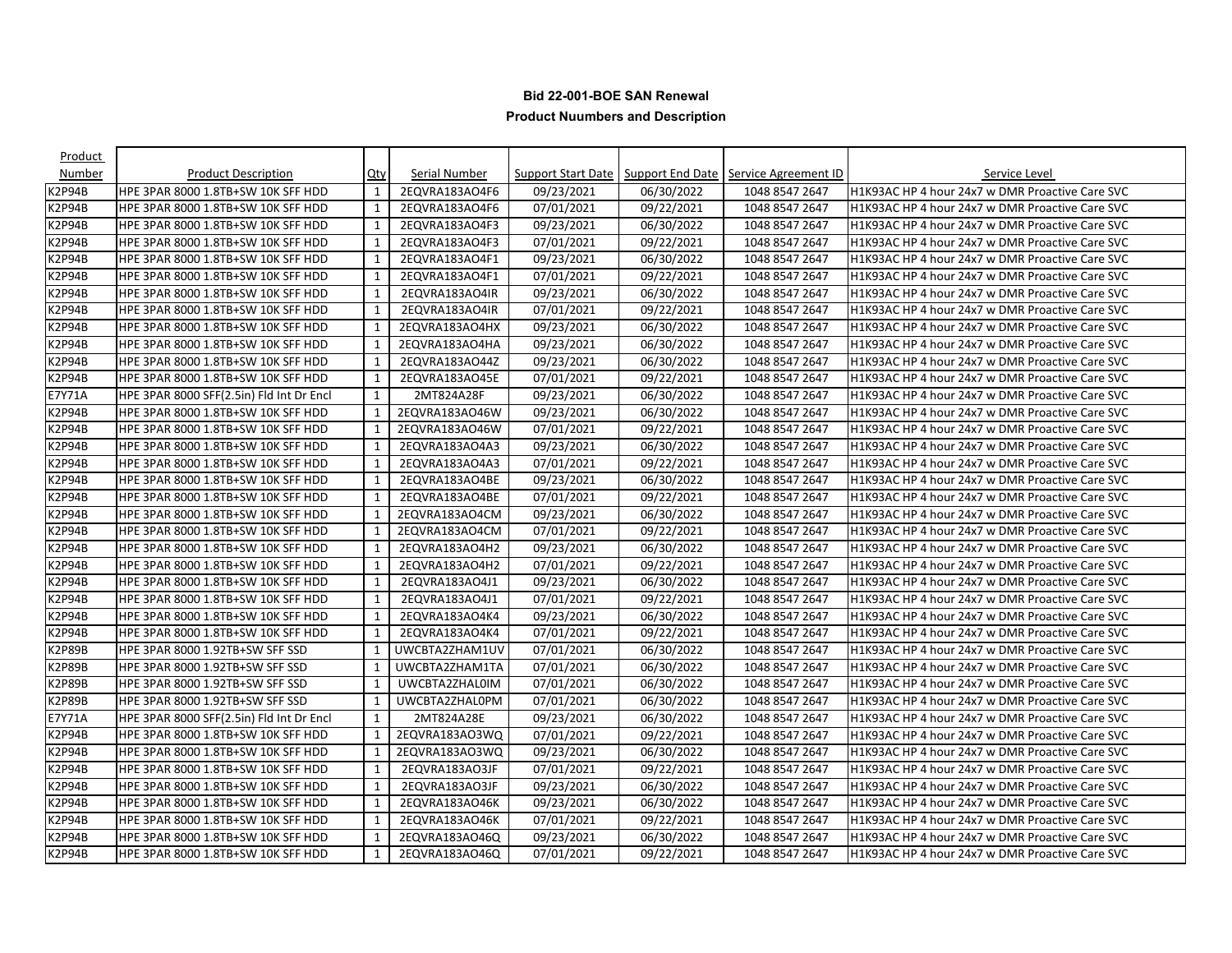| Product          |                                          |              |                |            |            |                                                              |                                                 |
|------------------|------------------------------------------|--------------|----------------|------------|------------|--------------------------------------------------------------|-------------------------------------------------|
| Number           | <b>Product Description</b>               | $Q$ ty       | Serial Number  |            |            | Support Start Date   Support End Date   Service Agreement ID | Service Level                                   |
| <b>&lt;2P94B</b> | HPE 3PAR 8000 1.8TB+SW 10K SFF HDD       | $\mathbf{1}$ | 2EQVRA183AO46R | 09/23/2021 | 06/30/2022 | 1048 8547 2647                                               | H1K93AC HP 4 hour 24x7 w DMR Proactive Care SVC |
| K2P94B           | HPE 3PAR 8000 1.8TB+SW 10K SFF HDD       | 1            | 2EQVRA183AO46R | 07/01/2021 | 09/22/2021 | 1048 8547 2647                                               | H1K93AC HP 4 hour 24x7 w DMR Proactive Care SVC |
| K2P94B           | HPE 3PAR 8000 1.8TB+SW 10K SFF HDD       | 1            | 2EQVRA183AO46S | 09/23/2021 | 06/30/2022 | 1048 8547 2647                                               | H1K93AC HP 4 hour 24x7 w DMR Proactive Care SVC |
| K2P94B           | HPE 3PAR 8000 1.8TB+SW 10K SFF HDD       | 1            | 2EQVRA183AO46S | 07/01/2021 | 09/22/2021 | 1048 8547 2647                                               | H1K93AC HP 4 hour 24x7 w DMR Proactive Care SVC |
| K2P94B           | HPE 3PAR 8000 1.8TB+SW 10K SFF HDD       | 1            | 2EQVRA183AO46U | 09/23/2021 | 06/30/2022 | 1048 8547 2647                                               | H1K93AC HP 4 hour 24x7 w DMR Proactive Care SVC |
| E7Y71A           | HPE 3PAR 8000 SFF(2.5in) Fld Int Dr Encl | $\mathbf{1}$ | 2MT824A28E     | 07/01/2021 | 09/22/2021 | 1048 8547 2647                                               | H1K93AC HP 4 hour 24x7 w DMR Proactive Care SVC |
| K2P94B           | HPE 3PAR 8000 1.8TB+SW 10K SFF HDD       | 1            | 2EQVRA183AO46U | 07/01/2021 | 09/22/2021 | 1048 8547 2647                                               | H1K93AC HP 4 hour 24x7 w DMR Proactive Care SVC |
| K2P94B           | HPE 3PAR 8000 1.8TB+SW 10K SFF HDD       | 1            | 2EQVRA183AO46V | 07/01/2021 | 09/22/2021 | 1048 8547 2647                                               | H1K93AC HP 4 hour 24x7 w DMR Proactive Care SVC |
| K2P94B           | HPE 3PAR 8000 1.8TB+SW 10K SFF HDD       | 1            | 2EQVRA183AO46X | 09/23/2021 | 06/30/2022 | 1048 8547 2647                                               | H1K93AC HP 4 hour 24x7 w DMR Proactive Care SVC |
| K2P94B           | HPE 3PAR 8000 1.8TB+SW 10K SFF HDD       | $\mathbf{1}$ | 2EQVRA183AO46X | 07/01/2021 | 09/22/2021 | 1048 8547 2647                                               | H1K93AC HP 4 hour 24x7 w DMR Proactive Care SVC |
| K2P94B           | HPE 3PAR 8000 1.8TB+SW 10K SFF HDD       | 1            | 2EQVRA183AO479 | 09/23/2021 | 06/30/2022 | 1048 8547 2647                                               | H1K93AC HP 4 hour 24x7 w DMR Proactive Care SVC |
| K2P94B           | HPE 3PAR 8000 1.8TB+SW 10K SFF HDD       | 1            | 2EQVRA183AO479 | 07/01/2021 | 09/22/2021 | 1048 8547 2647                                               | H1K93AC HP 4 hour 24x7 w DMR Proactive Care SVC |
| K2P94B           | HPE 3PAR 8000 1.8TB+SW 10K SFF HDD       | $\mathbf{1}$ | 2EQVRA183AO47D | 09/23/2021 | 06/30/2022 | 1048 8547 2647                                               | H1K93AC HP 4 hour 24x7 w DMR Proactive Care SVC |
| K2P94B           | HPE 3PAR 8000 1.8TB+SW 10K SFF HDD       | 1            | 2EQVRA183AO47D | 07/01/2021 | 09/22/2021 | 1048 8547 2647                                               | H1K93AC HP 4 hour 24x7 w DMR Proactive Care SVC |
| K2P94B           | HPE 3PAR 8000 1.8TB+SW 10K SFF HDD       | 1            | 2EQVRA183AO39F | 09/23/2021 | 06/30/2022 | 1048 8547 2647                                               | H1K93AC HP 4 hour 24x7 w DMR Proactive Care SVC |
| K2P94B           | HPE 3PAR 8000 1.8TB+SW 10K SFF HDD       | 1            | 2EQVRA183AO39F | 07/01/2021 | 09/22/2021 | 1048 8547 2647                                               | H1K93AC HP 4 hour 24x7 w DMR Proactive Care SVC |
| <b>&lt;2P94B</b> | HPE 3PAR 8000 1.8TB+SW 10K SFF HDD       | 1            | 2EQVRA183AO46V | 09/23/2021 | 06/30/2022 | 1048 8547 2647                                               | H1K93AC HP 4 hour 24x7 w DMR Proactive Care SVC |
| K2P94B           | HPE 3PAR 8000 1.8TB+SW 10K SFF HDD       | 1            | 2EQVRA183AO45E | 09/23/2021 | 06/30/2022 | 1048 8547 2647                                               | H1K93AC HP 4 hour 24x7 w DMR Proactive Care SVC |
| K2P94B           | HPE 3PAR 8000 1.8TB+SW 10K SFF HDD       | $\mathbf{1}$ | 2EQVRA183AO3VJ | 07/01/2021 | 09/22/2021 | 1048 8547 2647                                               | H1K93AC HP 4 hour 24x7 w DMR Proactive Care SVC |
| K2P94B           | HPE 3PAR 8000 1.8TB+SW 10K SFF HDD       | 1            | 2EQVRA183AK3QY | 09/23/2021 | 06/30/2022 | 1048 8547 2647                                               | H1K93AC HP 4 hour 24x7 w DMR Proactive Care SVC |
| K2P94B           | HPE 3PAR 8000 1.8TB+SW 10K SFF HDD       | $\mathbf{1}$ | 2EQVRA183AO45G | 07/01/2021 | 09/22/2021 | 1048 8547 2647                                               | H1K93AC HP 4 hour 24x7 w DMR Proactive Care SVC |
| <b>K2P94B</b>    | HPE 3PAR 8000 1.8TB+SW 10K SFF HDD       | 1            | 2EQVRA183AO4EP | 09/23/2021 | 06/30/2022 | 1048 8547 2647                                               | H1K93AC HP 4 hour 24x7 w DMR Proactive Care SVC |
| K2P94B           | HPE 3PAR 8000 1.8TB+SW 10K SFF HDD       | 1            | 2EQVRA183AO4EP | 07/01/2021 | 09/22/2021 | 1048 8547 2647                                               | H1K93AC HP 4 hour 24x7 w DMR Proactive Care SVC |
| <b>K2P94B</b>    | HPE 3PAR 8000 1.8TB+SW 10K SFF HDD       | $\mathbf{1}$ | 2EQVRA183AO4H5 | 09/23/2021 | 06/30/2022 | 1048 8547 2647                                               | H1K93AC HP 4 hour 24x7 w DMR Proactive Care SVC |
| K2P94B           | HPE 3PAR 8000 1.8TB+SW 10K SFF HDD       | 1            | 2EQVRA183AO4H5 | 07/01/2021 | 09/22/2021 | 1048 8547 2647                                               | H1K93AC HP 4 hour 24x7 w DMR Proactive Care SVC |
| K2P94B           | HPE 3PAR 8000 1.8TB+SW 10K SFF HDD       | 1            | 2EQVRA183AO4JN | 09/23/2021 | 06/30/2022 | 1048 8547 2647                                               | H1K93AC HP 4 hour 24x7 w DMR Proactive Care SVC |
| K2P94B           | HPE 3PAR 8000 1.8TB+SW 10K SFF HDD       | 1            | 2EQVRA183AO4JN | 07/01/2021 | 09/22/2021 | 1048 8547 2647                                               | H1K93AC HP 4 hour 24x7 w DMR Proactive Care SVC |
| K2P94B           | HPE 3PAR 8000 1.8TB+SW 10K SFF HDD       | $\mathbf{1}$ | 2EQVRA183AO4GV | 09/23/2021 | 06/30/2022 | 1048 8547 2647                                               | H1K93AC HP 4 hour 24x7 w DMR Proactive Care SVC |
| K2P94B           | HPE 3PAR 8000 1.8TB+SW 10K SFF HDD       | $\mathbf{1}$ | 2EQVRA183AO4GV | 07/01/2021 | 09/22/2021 | 1048 8547 2647                                               | H1K93AC HP 4 hour 24x7 w DMR Proactive Care SVC |
| K2P94B           | HPE 3PAR 8000 1.8TB+SW 10K SFF HDD       | 1            | 2EQVRA183AO4ET | 09/23/2021 | 06/30/2022 | 1048 8547 2647                                               | H1K93AC HP 4 hour 24x7 w DMR Proactive Care SVC |
| K2P94B           | HPE 3PAR 8000 1.8TB+SW 10K SFF HDD       | 1            | 2EQVRA183AO4ET | 07/01/2021 | 09/22/2021 | 1048 8547 2647                                               | H1K93AC HP 4 hour 24x7 w DMR Proactive Care SVC |
| K2P94B           | HPE 3PAR 8000 1.8TB+SW 10K SFF HDD       | 1            | 2EQVRA183AO4EO | 09/23/2021 | 06/30/2022 | 1048 8547 2647                                               | H1K93AC HP 4 hour 24x7 w DMR Proactive Care SVC |
| K2P94B           | HPE 3PAR 8000 1.8TB+SW 10K SFF HDD       | $\mathbf{1}$ | 2EQVRA183AO4EO | 07/01/2021 | 09/22/2021 | 1048 8547 2647                                               | H1K93AC HP 4 hour 24x7 w DMR Proactive Care SVC |
| K2P94B           | HPE 3PAR 8000 1.8TB+SW 10K SFF HDD       | 1            | 2EQVRA183AO49M | 09/23/2021 | 06/30/2022 | 1048 8547 2647                                               | H1K93AC HP 4 hour 24x7 w DMR Proactive Care SVC |
| K2P94B           | HPE 3PAR 8000 1.8TB+SW 10K SFF HDD       | 1            | 2EQVRA183AO49M | 07/01/2021 | 09/22/2021 | 1048 8547 2647                                               | H1K93AC HP 4 hour 24x7 w DMR Proactive Care SVC |
| K2P94B           | HPE 3PAR 8000 1.8TB+SW 10K SFF HDD       | 1            | 2EQVRA183AO46Z | 09/23/2021 | 06/30/2022 | 1048 8547 2647                                               | H1K93AC HP 4 hour 24x7 w DMR Proactive Care SVC |
| K2P94B           | HPE 3PAR 8000 1.8TB+SW 10K SFF HDD       | $\mathbf{1}$ | 2EQVRA183AO46Z | 07/01/2021 | 09/22/2021 | 1048 8547 2647                                               | H1K93AC HP 4 hour 24x7 w DMR Proactive Care SVC |
| K2P94B           | HPE 3PAR 8000 1.8TB+SW 10K SFF HDD       | $\mathbf{1}$ | 2EQVRA183AO45U | 09/23/2021 | 06/30/2022 | 1048 8547 2647                                               | H1K93AC HP 4 hour 24x7 w DMR Proactive Care SVC |
| K2P94B           | HPE 3PAR 8000 1.8TB+SW 10K SFF HDD       | 1            | 2EQVRA183AO45U | 07/01/2021 | 09/22/2021 | 1048 8547 2647                                               | H1K93AC HP 4 hour 24x7 w DMR Proactive Care SVC |
| K2P94B           | HPE 3PAR 8000 1.8TB+SW 10K SFF HDD       | $\mathbf{1}$ | 2EQVRA183AO45G | 09/23/2021 | 06/30/2022 | 1048 8547 2647                                               | H1K93AC HP 4 hour 24x7 w DMR Proactive Care SVC |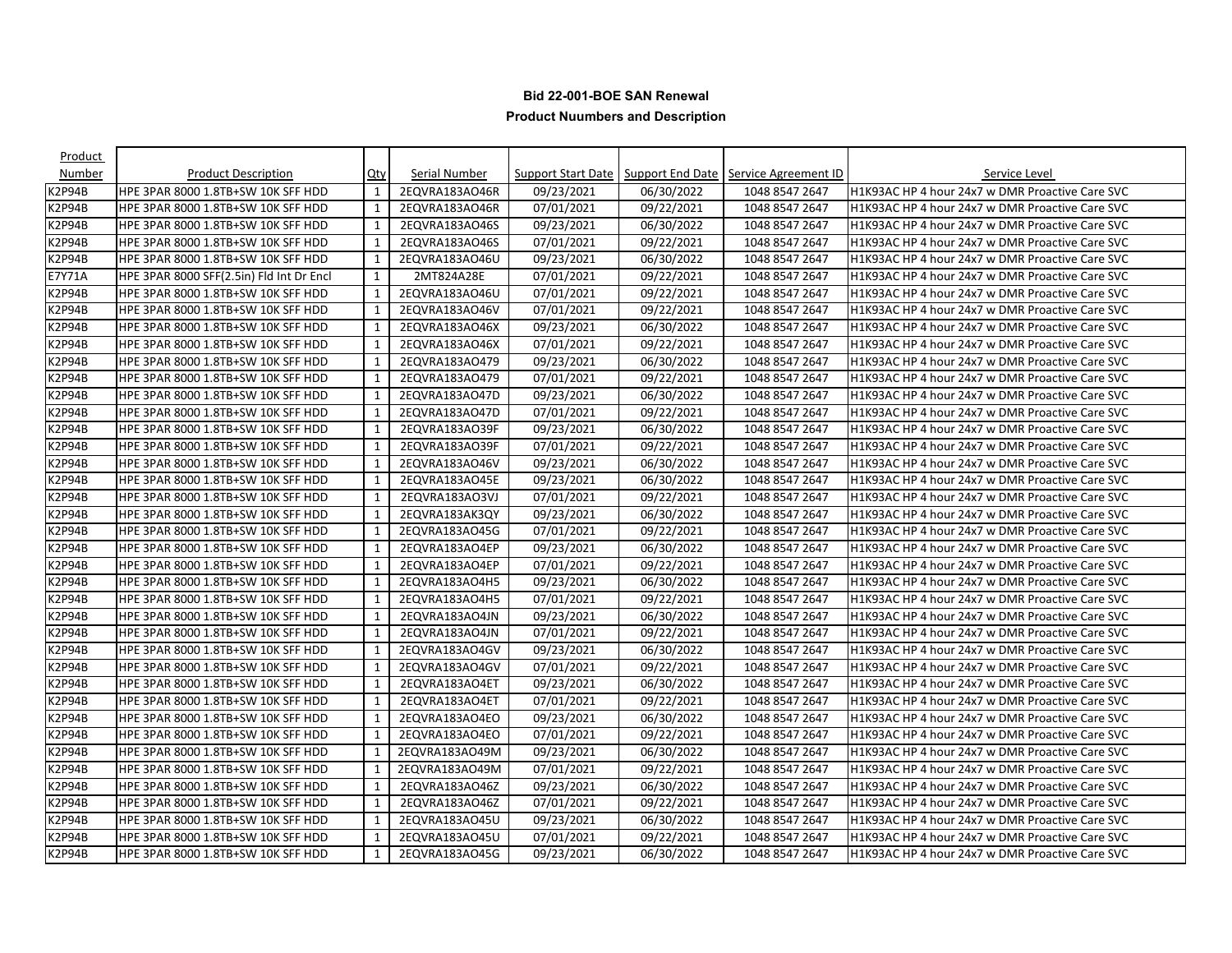| Product       |                                          |                |                      |                      |            |                                                                     |                                                 |
|---------------|------------------------------------------|----------------|----------------------|----------------------|------------|---------------------------------------------------------------------|-------------------------------------------------|
| Number        | <b>Product Description</b>               | <u>Qty</u>     | <b>Serial Number</b> |                      |            | <b>Support Start Date   Support End Date   Service Agreement ID</b> | Service Level                                   |
| K2P94B        | HPE 3PAR 8000 1.8TB+SW 10K SFF HDD       | 1              | 2EQVRA183AO3KW       | 07/01/2021           | 09/22/2021 | 1048 8547 2647                                                      | H1K93AC HP 4 hour 24x7 w DMR Proactive Care SVC |
| K2P94B        | HPE 3PAR 8000 1.8TB+SW 10K SFF HDD       | 1              | 2EQVRA183AO3KW       | 09/23/2021           | 06/30/2022 | 1048 8547 2647                                                      | H1K93AC HP 4 hour 24x7 w DMR Proactive Care SVC |
| K2P94B        | HPE 3PAR 8000 1.8TB+SW 10K SFF HDD       | $\mathbf{1}$   | 2EQVRA183AO3BA       | 07/01/2021           | 09/22/2021 | 1048 8547 2647                                                      | H1K93AC HP 4 hour 24x7 w DMR Proactive Care SVC |
| K2P94B        | HPE 3PAR 8000 1.8TB+SW 10K SFF HDD       | 1              | 2EQVRA183AK3QY       | 07/01/2021           | 09/22/2021 | 1048 8547 2647                                                      | H1K93AC HP 4 hour 24x7 w DMR Proactive Care SVC |
| K2P94B        | HPE 3PAR 8000 1.8TB+SW 10K SFF HDD       | $\mathbf{1}$   | 2EQVRA183AO466       | 09/23/2021           | 06/30/2022 | 1048 8547 2647                                                      | H1K93AC HP 4 hour 24x7 w DMR Proactive Care SVC |
| <b>K2P94B</b> | HPE 3PAR 8000 1.8TB+SW 10K SFF HDD       | $\mathbf{1}$   | 2EQVRA183AO466       | 07/01/2021           | 09/22/2021 | 1048 8547 2647                                                      | H1K93AC HP 4 hour 24x7 w DMR Proactive Care SVC |
| K2P94B        | HPE 3PAR 8000 1.8TB+SW 10K SFF HDD       | 1              | 2EQVRA183AO469       | 09/23/2021           | 06/30/2022 | 1048 8547 2647                                                      | H1K93AC HP 4 hour 24x7 w DMR Proactive Care SVC |
| K2P94B        | HPE 3PAR 8000 1.8TB+SW 10K SFF HDD       | 1              | 2EQVRA183AO469       | 07/01/2021           | 09/22/2021 | 1048 8547 2647                                                      | H1K93AC HP 4 hour 24x7 w DMR Proactive Care SVC |
| K2P94B        | HPE 3PAR 8000 1.8TB+SW 10K SFF HDD       | 1              | 2EQVRA183AO46A       | 09/23/2021           | 06/30/2022 | 1048 8547 2647                                                      | H1K93AC HP 4 hour 24x7 w DMR Proactive Care SVC |
| K2P94B        | HPE 3PAR 8000 1.8TB+SW 10K SFF HDD       | $\mathbf{1}$   | 2EQVRA183AO46A       | 07/01/2021           | 09/22/2021 | 1048 8547 2647                                                      | H1K93AC HP 4 hour 24x7 w DMR Proactive Care SVC |
| <b>K2P94B</b> | HPE 3PAR 8000 1.8TB+SW 10K SFF HDD       | $\mathbf{1}$   | 2EQVRA183AO46C       | 09/23/2021           | 06/30/2022 | 1048 8547 2647                                                      | H1K93AC HP 4 hour 24x7 w DMR Proactive Care SVC |
| K2P94B        | HPE 3PAR 8000 1.8TB+SW 10K SFF HDD       | 1              | 2EQVRA183AO46C       | 07/01/2021           | 09/22/2021 | 1048 8547 2647                                                      | H1K93AC HP 4 hour 24x7 w DMR Proactive Care SVC |
| E7Y71A        | HPE 3PAR 8000 SFF(2.5in) Fld Int Dr Encl | $\mathbf{1}$   | 2MT824A28F           | 07/01/2021           | 09/22/2021 | 1048 8547 2647                                                      | H1K93AC HP 4 hour 24x7 w DMR Proactive Care SVC |
| K2P94B        | HPE 3PAR 8000 1.8TB+SW 10K SFF HDD       | $\mathbf{1}$   | 2EQVRA183AO470       | 09/23/2021           | 06/30/2022 | 1048 8547 2647                                                      | H1K93AC HP 4 hour 24x7 w DMR Proactive Care SVC |
| <b>K2P94B</b> | HPE 3PAR 8000 1.8TB+SW 10K SFF HDD       | 1              | 2EQVRA183AO472       | 09/23/2021           | 06/30/2022 | 1048 8547 2647                                                      | H1K93AC HP 4 hour 24x7 w DMR Proactive Care SVC |
| K2P94B        | HPE 3PAR 8000 1.8TB+SW 10K SFF HDD       | 1              | 2EQVRA183AO472       | 07/01/2021           | 09/22/2021 | 1048 8547 2647                                                      | H1K93AC HP 4 hour 24x7 w DMR Proactive Care SVC |
| K2P94B        | HPE 3PAR 8000 1.8TB+SW 10K SFF HDD       | 1              | 2EQVRA183AO478       | 09/23/2021           | 06/30/2022 | 1048 8547 2647                                                      | H1K93AC HP 4 hour 24x7 w DMR Proactive Care SVC |
| K2P94B        | HPE 3PAR 8000 1.8TB+SW 10K SFF HDD       | 1              | 2EQVRA183AO478       | 07/01/2021           | 09/22/2021 | 1048 8547 2647                                                      | H1K93AC HP 4 hour 24x7 w DMR Proactive Care SVC |
| K2P94B        | HPE 3PAR 8000 1.8TB+SW 10K SFF HDD       | $\mathbf{1}$   | 2EQVRA183AO33N       | 09/23/2021           | 06/30/2022 | 1048 8547 2647                                                      | H1K93AC HP 4 hour 24x7 w DMR Proactive Care SVC |
| K2P94B        | HPE 3PAR 8000 1.8TB+SW 10K SFF HDD       | $\mathbf{1}$   | 2EQVRA183AO33N       | 07/01/2021           | 09/22/2021 | 1048 8547 2647                                                      | H1K93AC HP 4 hour 24x7 w DMR Proactive Care SVC |
| K2P94B        | HPE 3PAR 8000 1.8TB+SW 10K SFF HDD       | $\mathbf{1}$   | 2EQVRA183AO3AK       | 09/23/2021           | 06/30/2022 | 1048 8547 2647                                                      | H1K93AC HP 4 hour 24x7 w DMR Proactive Care SVC |
| K2P94B        | HPE 3PAR 8000 1.8TB+SW 10K SFF HDD       | 1              | 2EQVRA183AO3AK       | 07/01/2021           | 09/22/2021 | 1048 8547 2647                                                      | H1K93AC HP 4 hour 24x7 w DMR Proactive Care SVC |
| K2P94B        | HPE 3PAR 8000 1.8TB+SW 10K SFF HDD       | 1              | 2EQVRA183AO3BA       | 09/23/2021           | 06/30/2022 | 1048 8547 2647                                                      | H1K93AC HP 4 hour 24x7 w DMR Proactive Care SVC |
| <b>K2P94B</b> | HPE 3PAR 8000 1.8TB+SW 10K SFF HDD       | $\mathbf{1}$   | 2EQVRA183AO470       | 07/01/2021           | 09/22/2021 | 1048 8547 2647                                                      | H1K93AC HP 4 hour 24x7 w DMR Proactive Care SVC |
| L7F22AAE      | HPE 3PAR All-in M-sys SW Current E-Media | 2              |                      | 07/01/2021           | 06/30/2022 | 1048 8547 2647                                                      | <b>HA156AC HP Software Updates Service</b>      |
| L7F20AAE      | HPE 3PAR All-in S-sys SW Current E-Media | $\overline{2}$ |                      | 07/01/2021           | 06/30/2022 | 1048 8547 2647                                                      | <b>HA156AC HP Software Updates Service</b>      |
| K2P94B        | HPE 3PAR 8000 1.8TB+SW 10K SFF HDD       | 1              | 2EQVRA183AO3VJ       | $\frac{07}{01/2021}$ | 06/30/2022 | 1048 8547 2647                                                      | <b>HA156AC HP Software Updates Service</b>      |
| K2P94B        | HPE 3PAR 8000 1.8TB+SW 10K SFF HDD       | $\mathbf{1}$   | 2EQVRA183AO4DU       | 07/01/2021           | 06/30/2022 | 1048 8547 2647                                                      | HA156AC HP Software Updates Service             |
| K2P94B        | HPE 3PAR 8000 1.8TB+SW 10K SFF HDD       | $\mathbf{1}$   | 2EQVRA183AO47P       | 07/01/2021           | 06/30/2022 | 1048 8547 2647                                                      | HA156AC HP Software Updates Service             |
| K2P94B        | HPE 3PAR 8000 1.8TB+SW 10K SFF HDD       | 1              | 2EQVRA183AO49K       | 07/01/2021           | 06/30/2022 | 1048 8547 2647                                                      | <b>HA156AC HP Software Updates Service</b>      |
| K2P89B        | HPE 3PAR 8000 1.92TB+SW SFF SSD          | $\mathbf{1}$   | UWCBTA2ZHAM1TB       | 07/01/2021           | 06/30/2022 | 1048 8547 2647                                                      | HA156AC HP Software Updates Service             |
| K2P89B        | HPE 3PAR 8000 1.92TB+SW SFF SSD          | 1              | UWCBTA2ZHAM1V6       | 07/01/2021           | 06/30/2022 | 1048 8547 2647                                                      | <b>HA156AC HP Software Updates Service</b>      |
| K2P89B        | HPE 3PAR 8000 1.92TB+SW SFF SSD          | 1              | UWCBTA2ZHAM1TE       | 07/01/2021           | 06/30/2022 | 1048 8547 2647                                                      | <b>HA156AC HP Software Updates Service</b>      |
| K2P89B        | HPE 3PAR 8000 1.92TB+SW SFF SSD          | 1              | UWCBTA2ZHAM1VI       | 07/01/2021           | 06/30/2022 | 1048 8547 2647                                                      | HA156AC HP Software Updates Service             |
| K2P89B        | HPE 3PAR 8000 1.92TB+SW SFF SSD          | 1              | UWCBTA2ZHAM1DC       | 07/01/2021           | 06/30/2022 | 1048 8547 2647                                                      | <b>HA156AC HP Software Updates Service</b>      |
| K2P89B        | HPE 3PAR 8000 1.92TB+SW SFF SSD          | $\mathbf{1}$   | UWCBTA2ZHAM1EF       | 07/01/2021           | 06/30/2022 | 1048 8547 2647                                                      | <b>HA156AC HP Software Updates Service</b>      |
| K2P89B        | HPE 3PAR 8000 1.92TB+SW SFF SSD          | $\mathbf{1}$   | UWCBTA2ZHAM1UO       | 07/01/2021           | 06/30/2022 | 1048 8547 2647                                                      | HA156AC HP Software Updates Service             |
| K2P89B        | HPE 3PAR 8000 1.92TB+SW SFF SSD          | $\mathbf{1}$   | UWCBTA2ZHAM1UL       | 07/01/2021           | 06/30/2022 | 1048 8547 2647                                                      | <b>HA156AC HP Software Updates Service</b>      |
| K2P94B        | HPE 3PAR 8000 1.8TB+SW 10K SFF HDD       | 1              | 2EQVRA183AO3BJ       | 07/01/2021           | 06/30/2022 | 1048 8547 2647                                                      | HA156AC HP Software Updates Service             |
| K2P94B        | HPE 3PAR 8000 1.8TB+SW 10K SFF HDD       | $\mathbf{1}$   | 2EQVRA183AO3KL       | 07/01/2021           | 06/30/2022 | 1048 8547 2647                                                      | <b>HA156AC HP Software Updates Service</b>      |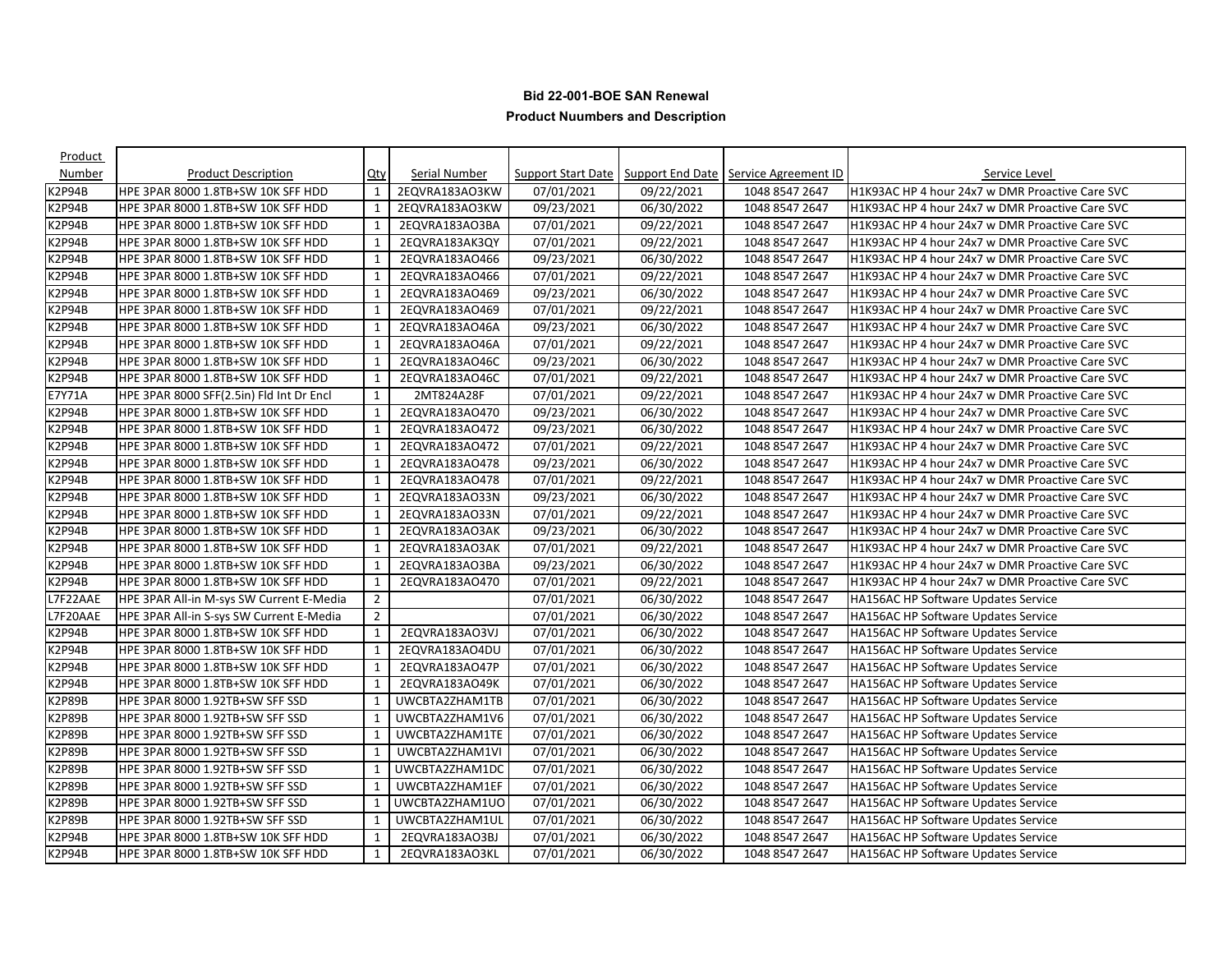| Product       |                                          |                |                      |                         |            |                                                                     |                                            |
|---------------|------------------------------------------|----------------|----------------------|-------------------------|------------|---------------------------------------------------------------------|--------------------------------------------|
| Number        | <b>Product Description</b>               | <u>Qty</u>     | <b>Serial Number</b> |                         |            | <b>Support Start Date   Support End Date   Service Agreement ID</b> | Service Level                              |
| K2P94B        | HPE 3PAR 8000 1.8TB+SW 10K SFF HDD       | $\mathbf{1}$   | 2EQVRA183AO3LE       | 07/01/2021              | 06/30/2022 | 1048 8547 2647                                                      | <b>HA156AC HP Software Updates Service</b> |
| K2P94B        | HPE 3PAR 8000 1.8TB+SW 10K SFF HDD       | 1              | 2EQVRA183AO3LF       | 07/01/2021              | 06/30/2022 | 1048 8547 2647                                                      | <b>HA156AC HP Software Updates Service</b> |
| K2P94B        | HPE 3PAR 8000 1.8TB+SW 10K SFF HDD       | $\mathbf{1}$   | 2EQVRA183AO3LJ       | 07/01/2021              | 06/30/2022 | 1048 8547 2647                                                      | HA156AC HP Software Updates Service        |
| <b>K2P94B</b> | HPE 3PAR 8000 1.8TB+SW 10K SFF HDD       | 1              | 2EQVRA183AO471       | 07/01/2021              | 06/30/2022 | 1048 8547 2647                                                      | <b>HA156AC HP Software Updates Service</b> |
| K2P94B        | HPE 3PAR 8000 1.8TB+SW 10K SFF HDD       | 1              | 2EQVRA183AO39D       | 07/01/2021              | 06/30/2022 | 1048 8547 2647                                                      | HA156AC HP Software Updates Service        |
| K2P94B        | HPE 3PAR 8000 1.8TB+SW 10K SFF HDD       | $\mathbf{1}$   | 2EQVRA183AK3VR       | 07/01/2021              | 06/30/2022 | 1048 8547 2647                                                      | HA156AC HP Software Updates Service        |
| K2P94B        | HPE 3PAR 8000 1.8TB+SW 10K SFF HDD       | 1              | 2EQVRA183AO4HC       | 07/01/2021              | 06/30/2022 | 1048 8547 2647                                                      | <b>HA156AC HP Software Updates Service</b> |
| K2P94B        | HPE 3PAR 8000 1.8TB+SW 10K SFF HDD       | 1              | 2EQVRA183AO44Z       | 07/01/2021              | 06/30/2022 | 1048 8547 2647                                                      | <b>HA156AC HP Software Updates Service</b> |
| K2P94B        | HPE 3PAR 8000 1.8TB+SW 10K SFF HDD       | 1              | 2EQVRA183AO4HB       | 07/01/2021              | 06/30/2022 | 1048 8547 2647                                                      | HA156AC HP Software Updates Service        |
| <b>K2P94B</b> | HPE 3PAR 8000 1.8TB+SW 10K SFF HDD       | $\mathbf{1}$   | 2EQVRA183AO4G5       | 07/01/2021              | 06/30/2022 | 1048 8547 2647                                                      | <b>HA156AC HP Software Updates Service</b> |
| L7E70AAE      | HPE 3PAR 8400 All-inc Multi-sys SW E-LTU | $\overline{2}$ |                      | 07/01/2021              | 06/30/2022 | 1048 8547 2647                                                      | <b>HA156AC HP Software Updates Service</b> |
| H6Y96B        | HPE 3PAR 8400 2N+SW Storage Field Base   | $\mathbf{1}$   | 2MT824A289           | $\overline{07/01}/2021$ | 06/30/2022 | 1048 8547 2647                                                      | <b>HA156AC HP Software Updates Service</b> |
| H6Y96B        | HPE 3PAR 8400 2N+SW Storage Field Base   | $\mathbf{1}$   | 2MT824A288           | 07/01/2021              | 06/30/2022 | 1048 8547 2647                                                      | <b>HA156AC HP Software Updates Service</b> |
| K2P89B        | HPE 3PAR 8000 1.92TB+SW SFF SSD          | $\mathbf{1}$   | UWCBTA2ZHAF238       | 07/01/2021              | 06/30/2022 | 1048 8547 2647                                                      | <b>HA156AC HP Software Updates Service</b> |
| <b>K2P89B</b> | HPE 3PAR 8000 1.92TB+SW SFF SSD          | $\mathbf{1}$   | UWCBTA2ZHAF20Q       | 07/01/2021              | 06/30/2022 | 1048 8547 2647                                                      | HA156AC HP Software Updates Service        |
| K2P89B        | HPE 3PAR 8000 1.92TB+SW SFF SSD          | 1              | UWCBTA2ZHAF244       | 07/01/2021              | 06/30/2022 | 1048 8547 2647                                                      | <b>HA156AC HP Software Updates Service</b> |
| K2P89B        | HPE 3PAR 8000 1.92TB+SW SFF SSD          | 1              | UWCBTA2ZHAF1K7       | 07/01/2021              | 06/30/2022 | 1048 8547 2647                                                      | <b>HA156AC HP Software Updates Service</b> |
| K2P94B        | HPE 3PAR 8000 1.8TB+SW 10K SFF HDD       | $\mathbf{1}$   | 2EQVRA183AO4EQ       | 07/01/2021              | 06/30/2022 | 1048 8547 2647                                                      | HA156AC HP Software Updates Service        |
| <b>K2P94B</b> | HPE 3PAR 8000 1.8TB+SW 10K SFF HDD       | $\mathbf{1}$   | 2EQVRA183AO4ER       | 07/01/2021              | 06/30/2022 | 1048 8547 2647                                                      | <b>HA156AC HP Software Updates Service</b> |
| K2P94B        | HPE 3PAR 8000 1.8TB+SW 10K SFF HDD       | $\mathbf{1}$   | 2EQVRA183AO4ES       | 07/01/2021              | 06/30/2022 | 1048 8547 2647                                                      | HA156AC HP Software Updates Service        |
| K2P94B        | HPE 3PAR 8000 1.8TB+SW 10K SFF HDD       | $\mathbf{1}$   | 2EQVRA183AO4F4       | 07/01/2021              | 06/30/2022 | 1048 8547 2647                                                      | <b>HA156AC HP Software Updates Service</b> |
| K2P94B        | HPE 3PAR 8000 1.8TB+SW 10K SFF HDD       | 1              | 2EQVRA183AO4F5       | 07/01/2021              | 06/30/2022 | 1048 8547 2647                                                      | <b>HA156AC HP Software Updates Service</b> |
| K2P94B        | HPE 3PAR 8000 1.8TB+SW 10K SFF HDD       | 1              | 2EQVRA183AO4GS       | 07/01/2021              | 06/30/2022 | 1048 8547 2647                                                      | <b>HA156AC HP Software Updates Service</b> |
| K2P94B        | HPE 3PAR 8000 1.8TB+SW 10K SFF HDD       | $\mathbf{1}$   | 2EQVRA183AO4HA       | 07/01/2021              | 06/30/2022 | 1048 8547 2647                                                      | HA156AC HP Software Updates Service        |
| K2P94B        | HPE 3PAR 8000 1.8TB+SW 10K SFF HDD       | 1              | 2EQVRA183AO4HX       | 07/01/2021              | 06/30/2022 | 1048 8547 2647                                                      | <b>HA156AC HP Software Updates Service</b> |
| <2P94B        | HPE 3PAR 8000 1.8TB+SW 10K SFF HDD       | 1              | 2EQVRA183AO4IR       | 07/01/2021              | 06/30/2022 | 1048 8547 2647                                                      | <b>HA156AC HP Software Updates Service</b> |
| K2P94B        | HPE 3PAR 8000 1.8TB+SW 10K SFF HDD       | $\mathbf{1}$   | 2EQVRA183AO4F1       | 07/01/2021              | 06/30/2022 | 1048 8547 2647                                                      | HA156AC HP Software Updates Service        |
| K2P94B        | HPE 3PAR 8000 1.8TB+SW 10K SFF HDD       | $\mathbf{1}$   | 2EQVRA183AO4F3       | 07/01/2021              | 06/30/2022 | 1048 8547 2647                                                      | <b>HA156AC HP Software Updates Service</b> |
| <b>K2P94B</b> | HPE 3PAR 8000 1.8TB+SW 10K SFF HDD       | $\mathbf{1}$   | 2EQVRA183AO4F6       | 07/01/2021              | 06/30/2022 | 1048 8547 2647                                                      | <b>HA156AC HP Software Updates Service</b> |
| K2P94B        | HPE 3PAR 8000 1.8TB+SW 10K SFF HDD       | $\mathbf{1}$   | 2EQVRA183AO4GG       | 07/01/2021              | 06/30/2022 | 1048 8547 2647                                                      | HA156AC HP Software Updates Service        |
| K2P94B        | HPE 3PAR 8000 1.8TB+SW 10K SFF HDD       | 1              | 2EQVRA183AO45E       | 07/01/2021              | 06/30/2022 | 1048 8547 2647                                                      | <b>HA156AC HP Software Updates Service</b> |
| K2P94B        | HPE 3PAR 8000 1.8TB+SW 10K SFF HDD       | 1              | 2EQVRA183AO4HG       | 07/01/2021              | 06/30/2022 | 1048 8547 2647                                                      | <b>HA156AC HP Software Updates Service</b> |
| K2P94B        | HPE 3PAR 8000 1.8TB+SW 10K SFF HDD       | $\mathbf{1}$   | 2EQVRA183AO46Z       | 07/01/2021              | 06/30/2022 | 1048 8547 2647                                                      | HA156AC HP Software Updates Service        |
| K2P89B        | HPE 3PAR 8000 1.92TB+SW SFF SSD          | 1              | UWCBTA2ZHAM1UV       | 07/01/2021              | 06/30/2022 | 1048 8547 2647                                                      | <b>HA156AC HP Software Updates Service</b> |
| K2P94B        | HPE 3PAR 8000 1.8TB+SW 10K SFF HDD       | 1              | 2EQVRA183AO4K4       | 07/01/2021              | 06/30/2022 | 1048 8547 2647                                                      | <b>HA156AC HP Software Updates Service</b> |
| K2P94B        | HPE 3PAR 8000 1.8TB+SW 10K SFF HDD       | 1              | 2EQVRA183AO4J1       | 07/01/2021              | 06/30/2022 | 1048 8547 2647                                                      | HA156AC HP Software Updates Service        |
| K2P94B        | HPE 3PAR 8000 1.8TB+SW 10K SFF HDD       | $\mathbf{1}$   | 2EQVRA183AO4H2       | 07/01/2021              | 06/30/2022 | 1048 8547 2647                                                      | HA156AC HP Software Updates Service        |
| <b>K2P94B</b> | HPE 3PAR 8000 1.8TB+SW 10K SFF HDD       | $\mathbf{1}$   | 2EQVRA183AO4CM       | 07/01/2021              | 06/30/2022 | 1048 8547 2647                                                      | <b>HA156AC HP Software Updates Service</b> |
| K2P94B        | HPE 3PAR 8000 1.8TB+SW 10K SFF HDD       | $\mathbf{1}$   | 2EQVRA183AO4BE       | 07/01/2021              | 06/30/2022 | 1048 8547 2647                                                      | <b>HA156AC HP Software Updates Service</b> |
| K2P94B        | HPE 3PAR 8000 1.8TB+SW 10K SFF HDD       | $\mathbf{1}$   | 2EQVRA183AO4A3       | 07/01/2021              | 06/30/2022 | 1048 8547 2647                                                      | <b>HA156AC HP Software Updates Service</b> |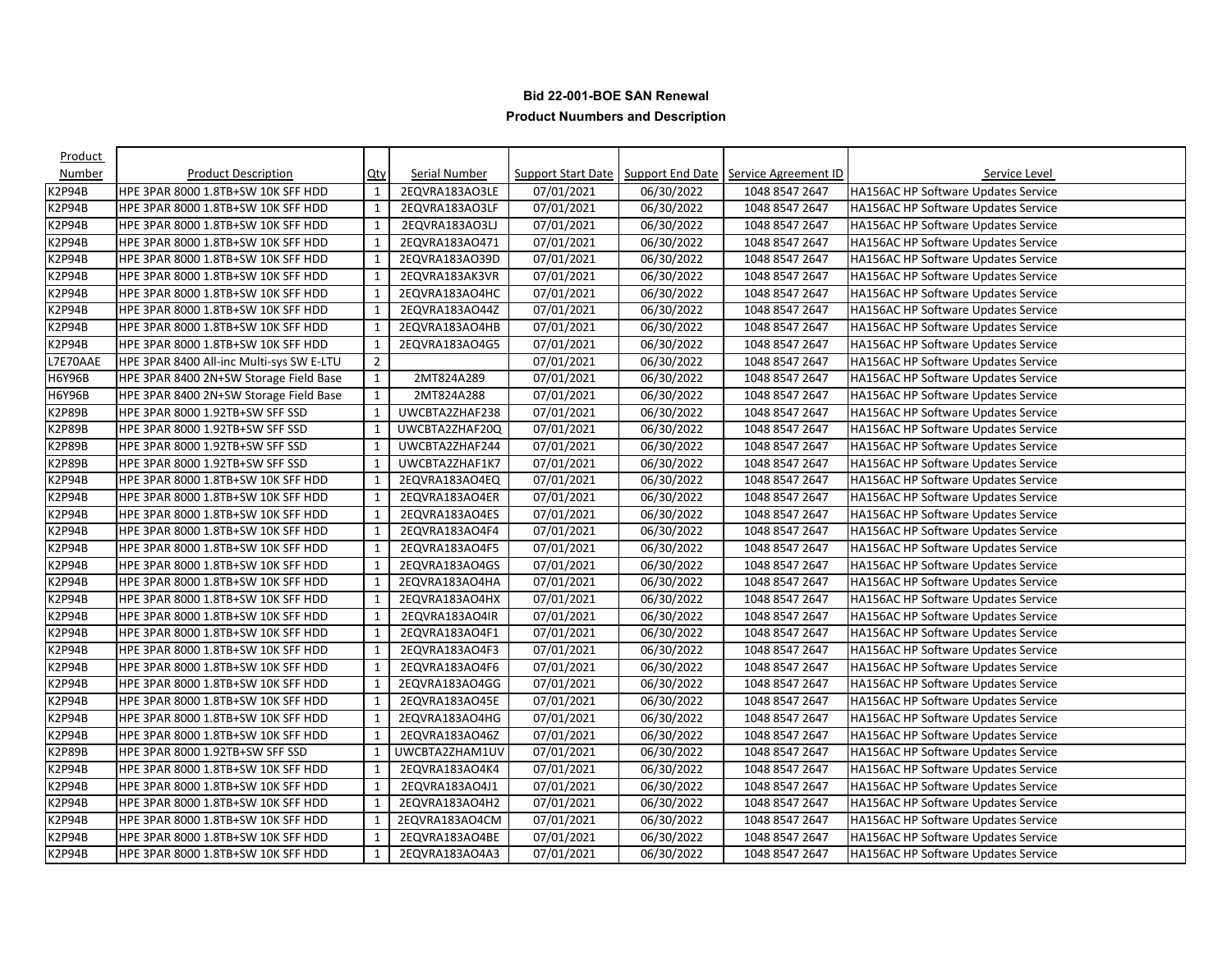| Product       |                                    |              |                      |                     |            |                                                                     |                                                      |
|---------------|------------------------------------|--------------|----------------------|---------------------|------------|---------------------------------------------------------------------|------------------------------------------------------|
| Number        | <b>Product Description</b>         | <u>Qty</u>   | <b>Serial Number</b> |                     |            | <b>Support Start Date   Support End Date   Service Agreement ID</b> | Service Level                                        |
| K2P94B        | HPE 3PAR 8000 1.8TB+SW 10K SFF HDD | $\mathbf{1}$ | 2EQVRA183AO3WQ       | 07/01/2021          | 06/30/2022 | 1048 8547 2647                                                      | <b>HA156AC HP Software Updates Service</b>           |
| K2P94B        | HPE 3PAR 8000 1.8TB+SW 10K SFF HDD | 1            | 2EQVRA183AO3JF       | 07/01/2021          | 06/30/2022 | 1048 8547 2647                                                      | <b>HA156AC HP Software Updates Service</b>           |
| K2P89B        | HPE 3PAR 8000 1.92TB+SW SFF SSD    | $\mathbf{1}$ | UWCBTA2ZHAM1TA       | 07/01/2021          | 06/30/2022 | 1048 8547 2647                                                      | HA156AC HP Software Updates Service                  |
| <b>K2P94B</b> | HPE 3PAR 8000 1.8TB+SW 10K SFF HDD | 1            | 2EQVRA183AO39F       | 07/01/2021          | 06/30/2022 | 1048 8547 2647                                                      | <b>HA156AC HP Software Updates Service</b>           |
| K2P94B        | HPE 3PAR 8000 1.8TB+SW 10K SFF HDD | 1            | 2EQVRA183AO479       | 07/01/2021          | 06/30/2022 | 1048 8547 2647                                                      | HA156AC HP Software Updates Service                  |
| K2P94B        | HPE 3PAR 8000 1.8TB+SW 10K SFF HDD | $\mathbf{1}$ | 2EQVRA183AO46X       | 07/01/2021          | 06/30/2022 | 1048 8547 2647                                                      | HA156AC HP Software Updates Service                  |
| K2P94B        | HPE 3PAR 8000 1.8TB+SW 10K SFF HDD | 1            | 2EQVRA183AO46V       | 07/01/2021          | 06/30/2022 | 1048 8547 2647                                                      | <b>HA156AC HP Software Updates Service</b>           |
| K2P94B        | HPE 3PAR 8000 1.8TB+SW 10K SFF HDD | 1            | 2EQVRA183AO46U       | 07/01/2021          | 06/30/2022 | 1048 8547 2647                                                      | <b>HA156AC HP Software Updates Service</b>           |
| K2P94B        | HPE 3PAR 8000 1.8TB+SW 10K SFF HDD | 1            | 2EQVRA183AO46S       | 07/01/2021          | 06/30/2022 | 1048 8547 2647                                                      | HA156AC HP Software Updates Service                  |
| <b>K2P94B</b> | HPE 3PAR 8000 1.8TB+SW 10K SFF HDD | $\mathbf{1}$ | 2EQVRA183AO46R       | 07/01/2021          | 06/30/2022 | 1048 8547 2647                                                      | <b>HA156AC HP Software Updates Service</b>           |
| <b>K2P94B</b> | HPE 3PAR 8000 1.8TB+SW 10K SFF HDD | 1            | 2EQVRA183AO46Q       | 07/01/2021          | 06/30/2022 | 1048 8547 2647                                                      | <b>HA156AC HP Software Updates Service</b>           |
| K2P94B        | HPE 3PAR 8000 1.8TB+SW 10K SFF HDD | $\mathbf{1}$ | 2EQVRA183AO45U       | 07/01/2021          | 06/30/2022 | 1048 8547 2647                                                      | HA156AC HP Software Updates Service                  |
| <b>K2P94B</b> | HPE 3PAR 8000 1.8TB+SW 10K SFF HDD | $\mathbf{1}$ | 2EQVRA183AO46K       | 07/01/2021          | 06/30/2022 | 1048 8547 2647                                                      | <b>HA156AC HP Software Updates Service</b>           |
| K2P94B        | HPE 3PAR 8000 1.8TB+SW 10K SFF HDD | $\mathbf{1}$ | 2EQVRA183AO47D       | 07/01/2021          | 06/30/2022 | 1048 8547 2647                                                      | <b>HA156AC HP Software Updates Service</b>           |
| <b>K2P89B</b> | HPE 3PAR 8000 1.92TB+SW SFF SSD    | $\mathbf{1}$ | UWCBTA2ZHAL0IM       | 07/01/2021          | 06/30/2022 | 1048 8547 2647                                                      | HA156AC HP Software Updates Service                  |
| K2P94B        | HPE 3PAR 8000 1.8TB+SW 10K SFF HDD | 1            | 2EQVRA183AO46W       | 07/01/2021          | 06/30/2022 | 1048 8547 2647                                                      | <b>HA156AC HP Software Updates Service</b>           |
| K2P94B        | HPE 3PAR 8000 1.8TB+SW 10K SFF HDD | 1            | 2EQVRA183AO4EO       | 07/01/2021          | 06/30/2022 | 1048 8547 2647                                                      | <b>HA156AC HP Software Updates Service</b>           |
| K2P94B        | HPE 3PAR 8000 1.8TB+SW 10K SFF HDD | $\mathbf{1}$ | 2EQVRA183AO49M       | 07/01/2021          | 06/30/2022 | 1048 8547 2647                                                      | HA156AC HP Software Updates Service                  |
| <b>K2P89B</b> | HPE 3PAR 8000 1.92TB+SW SFF SSD    | $\mathbf{1}$ | UWCBTA2ZHAL0PM       | 07/01/2021          | 06/30/2022 | 1048 8547 2647                                                      | <b>HA156AC HP Software Updates Service</b>           |
| K2P94B        | HPE 3PAR 8000 1.8TB+SW 10K SFF HDD | $\mathbf{1}$ | 2EQVRA183AO4ET       | 07/01/2021          | 06/30/2022 | 1048 8547 2647                                                      | HA156AC HP Software Updates Service                  |
| K2P94B        | HPE 3PAR 8000 1.8TB+SW 10K SFF HDD | $\mathbf{1}$ | 2EQVRA183AO4GV       | $\sqrt{07/01}/2021$ | 06/30/2022 | 1048 8547 2647                                                      | HA156AC HP Software Updates Service                  |
| K2P94B        | HPE 3PAR 8000 1.8TB+SW 10K SFF HDD | 1            | 2EQVRA183AO4JN       | 07/01/2021          | 06/30/2022 | 1048 8547 2647                                                      | <b>HA156AC HP Software Updates Service</b>           |
| K2P94B        | HPE 3PAR 8000 1.8TB+SW 10K SFF HDD | 1            | 2EQVRA183AO4H5       | 07/01/2021          | 06/30/2022 | 1048 8547 2647                                                      | <b>HA156AC HP Software Updates Service</b>           |
| K2P94B        | HPE 3PAR 8000 1.8TB+SW 10K SFF HDD | $\mathbf{1}$ | 2EQVRA183AO4EP       | 07/01/2021          | 06/30/2022 | 1048 8547 2647                                                      | HA156AC HP Software Updates Service                  |
| K2P94B        | HPE 3PAR 8000 1.8TB+SW 10K SFF HDD | 1            | 2EQVRA183AO3KW       | 07/01/2021          | 06/30/2022 | 1048 8547 2647                                                      | <b>HA156AC HP Software Updates Service</b>           |
| <2P94B        | HPE 3PAR 8000 1.8TB+SW 10K SFF HDD | 1            | 2EQVRA183AO3BA       | 07/01/2021          | 06/30/2022 | 1048 8547 2647                                                      | <b>HA156AC HP Software Updates Service</b>           |
| K2P94B        | HPE 3PAR 8000 1.8TB+SW 10K SFF HDD | $\mathbf{1}$ | 2EQVRA183AO3AK       | 07/01/2021          | 06/30/2022 | 1048 8547 2647                                                      | HA156AC HP Software Updates Service                  |
| <b>K2P94B</b> | HPE 3PAR 8000 1.8TB+SW 10K SFF HDD | $\mathbf{1}$ | 2EQVRA183AO45G       | 07/01/2021          | 06/30/2022 | 1048 8547 2647                                                      | <b>HA156AC HP Software Updates Service</b>           |
| <b>K2P94B</b> | HPE 3PAR 8000 1.8TB+SW 10K SFF HDD | $\mathbf{1}$ | 2EQVRA183AO478       | 07/01/2021          | 06/30/2022 | 1048 8547 2647                                                      | <b>HA156AC HP Software Updates Service</b>           |
| K2P94B        | HPE 3PAR 8000 1.8TB+SW 10K SFF HDD | $\mathbf{1}$ | 2EQVRA183AK3QY       | 07/01/2021          | 06/30/2022 | 1048 8547 2647                                                      | HA156AC HP Software Updates Service                  |
| <b>K2P94B</b> | HPE 3PAR 8000 1.8TB+SW 10K SFF HDD | 1            | 2EQVRA183AO33N       | 07/01/2021          | 06/30/2022 | 1048 8547 2647                                                      | <b>HA156AC HP Software Updates Service</b>           |
| K2P94B        | HPE 3PAR 8000 1.8TB+SW 10K SFF HDD | $\mathbf{1}$ | 2EQVRA183AO469       | 07/01/2021          | 06/30/2022 | 1048 8547 2647                                                      | <b>HA156AC HP Software Updates Service</b>           |
| K2P94B        | HPE 3PAR 8000 1.8TB+SW 10K SFF HDD | $\mathbf{1}$ | 2EQVRA183AO46A       | 07/01/2021          | 06/30/2022 | 1048 8547 2647                                                      | HA156AC HP Software Updates Service                  |
| K2P94B        | HPE 3PAR 8000 1.8TB+SW 10K SFF HDD | 1            | 2EQVRA183AO466       | 07/01/2021          | 06/30/2022 | 1048 8547 2647                                                      | <b>HA156AC HP Software Updates Service</b>           |
| K2P94B        | HPE 3PAR 8000 1.8TB+SW 10K SFF HDD | 1            | 2EQVRA183AO470       | 07/01/2021          | 06/30/2022 | 1048 8547 2647                                                      | <b>HA156AC HP Software Updates Service</b>           |
| K2P94B        | HPE 3PAR 8000 1.8TB+SW 10K SFF HDD | 1            | 2EQVRA183AO472       | 07/01/2021          | 06/30/2022 | 1048 8547 2647                                                      | HA156AC HP Software Updates Service                  |
| K2P94B        | HPE 3PAR 8000 1.8TB+SW 10K SFF HDD | $\mathbf{1}$ | 2EQVRA183AO46C       | 07/01/2021          | 06/30/2022 | 1048 8547 2647                                                      | HA156AC HP Software Updates Service                  |
| <b>K2P89B</b> | HPE 3PAR 8000 1.92TB+SW SFF SSD    | 1            | UWCBTA2ZHAM1UO       | 07/01/2021          | 06/30/2022 | 1048 8547 2647                                                      | HA158AC 24x7 HP Software Technical Unlimited Support |
| K2P94B        | HPE 3PAR 8000 1.8TB+SW 10K SFF HDD | $\mathbf{1}$ | 2EQVRA183AO49K       | 07/01/2021          | 06/30/2022 | 1048 8547 2647                                                      | HA158AC 24x7 HP Software Technical Unlimited Support |
| K2P89B        | HPE 3PAR 8000 1.92TB+SW SFF SSD    | $\mathbf{1}$ | UWCBTA2ZHAM1TB       | 07/01/2021          | 06/30/2022 | 1048 8547 2647                                                      | HA158AC 24x7 HP Software Technical Unlimited Support |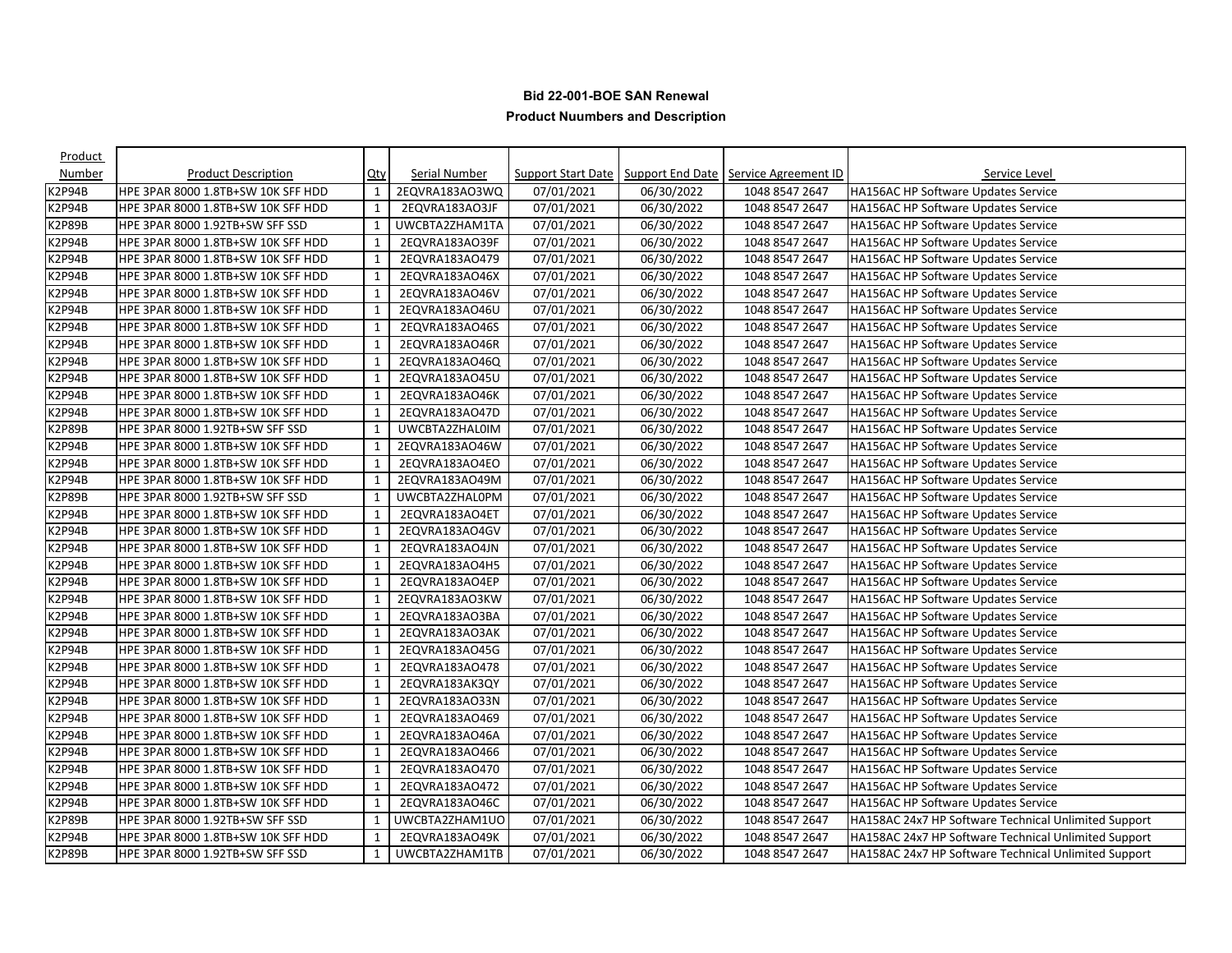| Product       |                                        |              |                      |            |            |                                                                     |                                                      |
|---------------|----------------------------------------|--------------|----------------------|------------|------------|---------------------------------------------------------------------|------------------------------------------------------|
| Number        | <b>Product Description</b>             | $Q$ ty       | <b>Serial Number</b> |            |            | <b>Support Start Date   Support End Date   Service Agreement ID</b> | Service Level                                        |
| K2P89B        | HPE 3PAR 8000 1.92TB+SW SFF SSD        | $\mathbf{1}$ | UWCBTA2ZHAM1V6       | 07/01/2021 | 06/30/2022 | 1048 8547 2647                                                      | HA158AC 24x7 HP Software Technical Unlimited Support |
| K2P89B        | HPE 3PAR 8000 1.92TB+SW SFF SSD        | 1            | UWCBTA2ZHAM1TE       | 07/01/2021 | 06/30/2022 | 1048 8547 2647                                                      | HA158AC 24x7 HP Software Technical Unlimited Support |
| K2P89B        | HPE 3PAR 8000 1.92TB+SW SFF SSD        | $\mathbf{1}$ | UWCBTA2ZHAM1VI       | 07/01/2021 | 06/30/2022 | 1048 8547 2647                                                      | HA158AC 24x7 HP Software Technical Unlimited Support |
| K2P89B        | HPE 3PAR 8000 1.92TB+SW SFF SSD        | 1            | UWCBTA2ZHAM1DC       | 07/01/2021 | 06/30/2022 | 1048 8547 2647                                                      | HA158AC 24x7 HP Software Technical Unlimited Support |
| <b>K2P89B</b> | HPE 3PAR 8000 1.92TB+SW SFF SSD        | 1            | UWCBTA2ZHAM1EF       | 07/01/2021 | 06/30/2022 | 1048 8547 2647                                                      | HA158AC 24x7 HP Software Technical Unlimited Support |
| K2P89B        | HPE 3PAR 8000 1.92TB+SW SFF SSD        | $\mathbf{1}$ | UWCBTA2ZHAM1UL       | 07/01/2021 | 06/30/2022 | 1048 8547 2647                                                      | HA158AC 24x7 HP Software Technical Unlimited Support |
| K2P94B        | HPE 3PAR 8000 1.8TB+SW 10K SFF HDD     | 1            | 2EQVRA183AO45E       | 07/01/2021 | 06/30/2022 | 1048 8547 2647                                                      | HA158AC 24x7 HP Software Technical Unlimited Support |
| K2P94B        | HPE 3PAR 8000 1.8TB+SW 10K SFF HDD     | 1            | 2EQVRA183AO3KL       | 07/01/2021 | 06/30/2022 | 1048 8547 2647                                                      | HA158AC 24x7 HP Software Technical Unlimited Support |
| K2P94B        | HPE 3PAR 8000 1.8TB+SW 10K SFF HDD     | 1            | 2EQVRA183AO3LE       | 07/01/2021 | 06/30/2022 | 1048 8547 2647                                                      | HA158AC 24x7 HP Software Technical Unlimited Support |
| K2P94B        | HPE 3PAR 8000 1.8TB+SW 10K SFF HDD     | $\mathbf{1}$ | 2EQVRA183AO3LF       | 07/01/2021 | 06/30/2022 | 1048 8547 2647                                                      | HA158AC 24x7 HP Software Technical Unlimited Support |
| K2P94B        | HPE 3PAR 8000 1.8TB+SW 10K SFF HDD     | $\mathbf{1}$ | 2EQVRA183AO3LJ       | 07/01/2021 | 06/30/2022 | 1048 8547 2647                                                      | HA158AC 24x7 HP Software Technical Unlimited Support |
| K2P94B        | HPE 3PAR 8000 1.8TB+SW 10K SFF HDD     | 1            | 2EQVRA183AO471       | 07/01/2021 | 06/30/2022 | 1048 8547 2647                                                      | HA158AC 24x7 HP Software Technical Unlimited Support |
| K2P94B        | HPE 3PAR 8000 1.8TB+SW 10K SFF HDD     | 1            | 2EQVRA183AO39D       | 07/01/2021 | 06/30/2022 | 1048 8547 2647                                                      | HA158AC 24x7 HP Software Technical Unlimited Support |
| K2P94B        | HPE 3PAR 8000 1.8TB+SW 10K SFF HDD     | 1            | 2EQVRA183AK3VR       | 07/01/2021 | 06/30/2022 | 1048 8547 2647                                                      | HA158AC 24x7 HP Software Technical Unlimited Support |
| K2P94B        | HPE 3PAR 8000 1.8TB+SW 10K SFF HDD     | $\mathbf{1}$ | 2EQVRA183AO44Z       | 07/01/2021 | 06/30/2022 | 1048 8547 2647                                                      | HA158AC 24x7 HP Software Technical Unlimited Support |
| K2P94B        | HPE 3PAR 8000 1.8TB+SW 10K SFF HDD     | 1            | 2EQVRA183AO47P       | 07/01/2021 | 06/30/2022 | 1048 8547 2647                                                      | HA158AC 24x7 HP Software Technical Unlimited Support |
| K2P94B        | HPE 3PAR 8000 1.8TB+SW 10K SFF HDD     | 1            | 2EQVRA183AO3BJ       | 07/01/2021 | 06/30/2022 | 1048 8547 2647                                                      | HA158AC 24x7 HP Software Technical Unlimited Support |
| K2P94B        | HPE 3PAR 8000 1.8TB+SW 10K SFF HDD     | 1            | 2EQVRA183AO4DU       | 07/01/2021 | 06/30/2022 | 1048 8547 2647                                                      | HA158AC 24x7 HP Software Technical Unlimited Support |
| <b>H6Y96B</b> | HPE 3PAR 8400 2N+SW Storage Field Base | $\mathbf{1}$ | 2MT824A288           | 07/01/2021 | 06/30/2022 | 1048 8547 2647                                                      | HA158AC 24x7 HP Software Technical Unlimited Support |
| K2P94B        | HPE 3PAR 8000 1.8TB+SW 10K SFF HDD     | 1            | 2EQVRA183AO4HC       | 07/01/2021 | 06/30/2022 | 1048 8547 2647                                                      | HA158AC 24x7 HP Software Technical Unlimited Support |
| K2P94B        | HPE 3PAR 8000 1.8TB+SW 10K SFF HDD     | 1            | 2EQVRA183AO45U       | 07/01/2021 | 06/30/2022 | 1048 8547 2647                                                      | HA158AC 24x7 HP Software Technical Unlimited Support |
| K2P89B        | HPE 3PAR 8000 1.92TB+SW SFF SSD        | 1            | UWCBTA2ZHAF238       | 07/01/2021 | 06/30/2022 | 1048 8547 2647                                                      | HA158AC 24x7 HP Software Technical Unlimited Support |
| K2P89B        | HPE 3PAR 8000 1.92TB+SW SFF SSD        | 1            | UWCBTA2ZHAF20Q       | 07/01/2021 | 06/30/2022 | 1048 8547 2647                                                      | HA158AC 24x7 HP Software Technical Unlimited Support |
| K2P89B        | HPE 3PAR 8000 1.92TB+SW SFF SSD        | $\mathbf{1}$ | UWCBTA2ZHAF244       | 07/01/2021 | 06/30/2022 | 1048 8547 2647                                                      | HA158AC 24x7 HP Software Technical Unlimited Support |
| K2P89B        | HPE 3PAR 8000 1.92TB+SW SFF SSD        | 1            | UWCBTA2ZHAF1K7       | 07/01/2021 | 06/30/2022 | 1048 8547 2647                                                      | HA158AC 24x7 HP Software Technical Unlimited Support |
| K2P94B        | HPE 3PAR 8000 1.8TB+SW 10K SFF HDD     | 1            | 2EQVRA183AO4EQ       | 07/01/2021 | 06/30/2022 | 1048 8547 2647                                                      | HA158AC 24x7 HP Software Technical Unlimited Support |
| K2P94B        | HPE 3PAR 8000 1.8TB+SW 10K SFF HDD     | 1            | 2EQVRA183AO4ER       | 07/01/2021 | 06/30/2022 | 1048 8547 2647                                                      | HA158AC 24x7 HP Software Technical Unlimited Support |
| <b>K2P94B</b> | HPE 3PAR 8000 1.8TB+SW 10K SFF HDD     | 1            | 2EQVRA183AO4ES       | 07/01/2021 | 06/30/2022 | 1048 8547 2647                                                      | HA158AC 24x7 HP Software Technical Unlimited Support |
| K2P94B        | HPE 3PAR 8000 1.8TB+SW 10K SFF HDD     | $\mathbf{1}$ | 2EQVRA183AO4F4       | 07/01/2021 | 06/30/2022 | 1048 8547 2647                                                      | HA158AC 24x7 HP Software Technical Unlimited Support |
| K2P94B        | HPE 3PAR 8000 1.8TB+SW 10K SFF HDD     | 1            | 2EQVRA183AO4HG       | 07/01/2021 | 06/30/2022 | 1048 8547 2647                                                      | HA158AC 24x7 HP Software Technical Unlimited Support |
| K2P94B        | HPE 3PAR 8000 1.8TB+SW 10K SFF HDD     | 1            | 2EQVRA183AO4F5       | 07/01/2021 | 06/30/2022 | 1048 8547 2647                                                      | HA158AC 24x7 HP Software Technical Unlimited Support |
| K2P94B        | HPE 3PAR 8000 1.8TB+SW 10K SFF HDD     | 1            | 2EQVRA183AO4HA       | 07/01/2021 | 06/30/2022 | 1048 8547 2647                                                      | HA158AC 24x7 HP Software Technical Unlimited Support |
| K2P94B        | HPE 3PAR 8000 1.8TB+SW 10K SFF HDD     | $\mathbf{1}$ | 2EQVRA183AO4HX       | 07/01/2021 | 06/30/2022 | 1048 8547 2647                                                      | HA158AC 24x7 HP Software Technical Unlimited Support |
| K2P94B        | HPE 3PAR 8000 1.8TB+SW 10K SFF HDD     | 1            | 2EQVRA183AO4IR       | 07/01/2021 | 06/30/2022 | 1048 8547 2647                                                      | HA158AC 24x7 HP Software Technical Unlimited Support |
| K2P94B        | HPE 3PAR 8000 1.8TB+SW 10K SFF HDD     | 1            | 2EQVRA183AO4F1       | 07/01/2021 | 06/30/2022 | 1048 8547 2647                                                      | HA158AC 24x7 HP Software Technical Unlimited Support |
| K2P94B        | HPE 3PAR 8000 1.8TB+SW 10K SFF HDD     | 1            | 2EQVRA183AO4F3       | 07/01/2021 | 06/30/2022 | 1048 8547 2647                                                      | HA158AC 24x7 HP Software Technical Unlimited Support |
| K2P94B        | HPE 3PAR 8000 1.8TB+SW 10K SFF HDD     | 1            | 2EQVRA183AO4F6       | 07/01/2021 | 06/30/2022 | 1048 8547 2647                                                      | HA158AC 24x7 HP Software Technical Unlimited Support |
| K2P94B        | HPE 3PAR 8000 1.8TB+SW 10K SFF HDD     | $\mathbf{1}$ | 2EQVRA183AO4G5       | 07/01/2021 | 06/30/2022 | 1048 8547 2647                                                      | HA158AC 24x7 HP Software Technical Unlimited Support |
| K2P94B        | HPE 3PAR 8000 1.8TB+SW 10K SFF HDD     | 1            | 2EQVRA183AO4GG       | 07/01/2021 | 06/30/2022 | 1048 8547 2647                                                      | HA158AC 24x7 HP Software Technical Unlimited Support |
| K2P94B        | HPE 3PAR 8000 1.8TB+SW 10K SFF HDD     | 1            | 2EQVRA183AO4HB       | 07/01/2021 | 06/30/2022 | 1048 8547 2647                                                      | HA158AC 24x7 HP Software Technical Unlimited Support |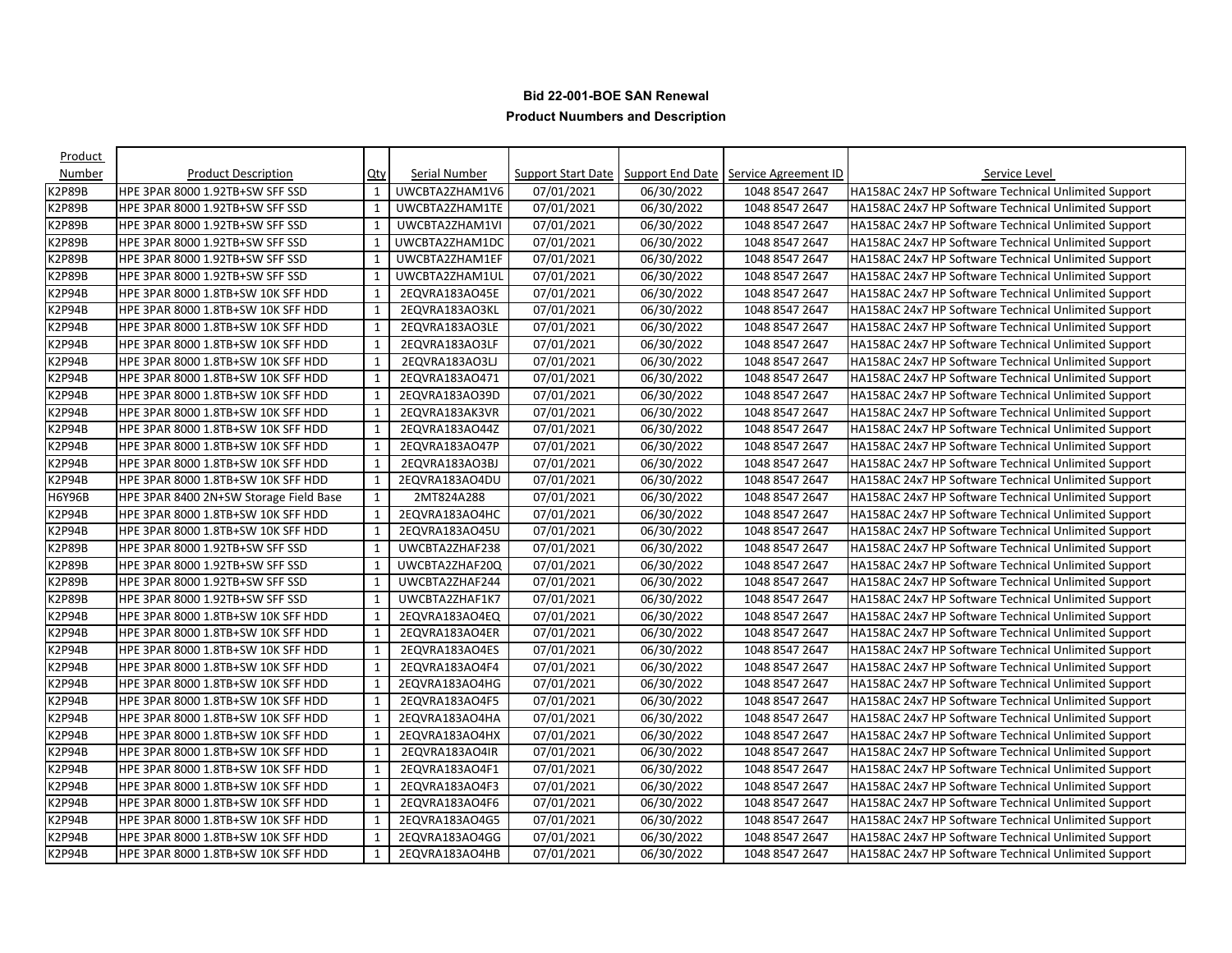| Product          |                                          |                |                |            |            |                                                                     |                                                      |
|------------------|------------------------------------------|----------------|----------------|------------|------------|---------------------------------------------------------------------|------------------------------------------------------|
| Number           | <b>Product Description</b>               | $Q$ ty         | Serial Number  |            |            | <b>Support Start Date   Support End Date   Service Agreement ID</b> | Service Level                                        |
| K2P94B           | HPE 3PAR 8000 1.8TB+SW 10K SFF HDD       | $\mathbf{1}$   | 2EQVRA183AO4GS | 07/01/2021 | 06/30/2022 | 1048 8547 2647                                                      | HA158AC 24x7 HP Software Technical Unlimited Support |
| K2P94B           | HPE 3PAR 8000 1.8TB+SW 10K SFF HDD       | 1              | 2EQVRA183AO46Z | 07/01/2021 | 06/30/2022 | 1048 8547 2647                                                      | HA158AC 24x7 HP Software Technical Unlimited Support |
| L7F20AAE         | HPE 3PAR All-in S-sys SW Current E-Media | $\overline{2}$ |                | 07/01/2021 | 06/30/2022 | 1048 8547 2647                                                      | HA158AC 24x7 HP Software Technical Unlimited Support |
| K2P94B           | HPE 3PAR 8000 1.8TB+SW 10K SFF HDD       | 1              | 2EQVRA183AO4EO | 07/01/2021 | 06/30/2022 | 1048 8547 2647                                                      | HA158AC 24x7 HP Software Technical Unlimited Support |
| K2P94B           | HPE 3PAR 8000 1.8TB+SW 10K SFF HDD       | 1              | 2EQVRA183AO4H2 | 07/01/2021 | 06/30/2022 | 1048 8547 2647                                                      | HA158AC 24x7 HP Software Technical Unlimited Support |
| K2P94B           | HPE 3PAR 8000 1.8TB+SW 10K SFF HDD       | $\mathbf{1}$   | 2EQVRA183AO4CM | 07/01/2021 | 06/30/2022 | 1048 8547 2647                                                      | HA158AC 24x7 HP Software Technical Unlimited Support |
| K2P94B           | HPE 3PAR 8000 1.8TB+SW 10K SFF HDD       | 1              | 2EQVRA183AO4BE | 07/01/2021 | 06/30/2022 | 1048 8547 2647                                                      | HA158AC 24x7 HP Software Technical Unlimited Support |
| <b>&lt;2P94B</b> | HPE 3PAR 8000 1.8TB+SW 10K SFF HDD       | 1              | 2EQVRA183AO4A3 | 07/01/2021 | 06/30/2022 | 1048 8547 2647                                                      | HA158AC 24x7 HP Software Technical Unlimited Support |
| K2P94B           | HPE 3PAR 8000 1.8TB+SW 10K SFF HDD       | 1              | 2EQVRA183AO46W | 07/01/2021 | 06/30/2022 | 1048 8547 2647                                                      | HA158AC 24x7 HP Software Technical Unlimited Support |
| K2P94B           | HPE 3PAR 8000 1.8TB+SW 10K SFF HDD       | $\mathbf{1}$   | 2EQVRA183AO3WQ | 07/01/2021 | 06/30/2022 | 1048 8547 2647                                                      | HA158AC 24x7 HP Software Technical Unlimited Support |
| K2P94B           | HPE 3PAR 8000 1.8TB+SW 10K SFF HDD       | $\mathbf{1}$   | 2EQVRA183AO3JF | 07/01/2021 | 06/30/2022 | 1048 8547 2647                                                      | HA158AC 24x7 HP Software Technical Unlimited Support |
| K2P94B           | HPE 3PAR 8000 1.8TB+SW 10K SFF HDD       | 1              | 2EQVRA183AO39F | 07/01/2021 | 06/30/2022 | 1048 8547 2647                                                      | HA158AC 24x7 HP Software Technical Unlimited Support |
| K2P94B           | HPE 3PAR 8000 1.8TB+SW 10K SFF HDD       | 1              | 2EQVRA183AO47D | 07/01/2021 | 06/30/2022 | 1048 8547 2647                                                      | HA158AC 24x7 HP Software Technical Unlimited Support |
| K2P94B           | HPE 3PAR 8000 1.8TB+SW 10K SFF HDD       | 1              | 2EQVRA183AO4J1 | 07/01/2021 | 06/30/2022 | 1048 8547 2647                                                      | HA158AC 24x7 HP Software Technical Unlimited Support |
| K2P94B           | HPE 3PAR 8000 1.8TB+SW 10K SFF HDD       | $\mathbf{1}$   | 2EQVRA183AO479 | 07/01/2021 | 06/30/2022 | 1048 8547 2647                                                      | HA158AC 24x7 HP Software Technical Unlimited Support |
| K2P94B           | HPE 3PAR 8000 1.8TB+SW 10K SFF HDD       | 1              | 2EQVRA183AO46V | 07/01/2021 | 06/30/2022 | 1048 8547 2647                                                      | HA158AC 24x7 HP Software Technical Unlimited Support |
| K2P94B           | HPE 3PAR 8000 1.8TB+SW 10K SFF HDD       | 1              | 2EQVRA183AO46U | 07/01/2021 | 06/30/2022 | 1048 8547 2647                                                      | HA158AC 24x7 HP Software Technical Unlimited Support |
| K2P94B           | HPE 3PAR 8000 1.8TB+SW 10K SFF HDD       | $\mathbf{1}$   | 2EQVRA183AO46S | 07/01/2021 | 06/30/2022 | 1048 8547 2647                                                      | HA158AC 24x7 HP Software Technical Unlimited Support |
| K2P94B           | HPE 3PAR 8000 1.8TB+SW 10K SFF HDD       | $\mathbf{1}$   | 2EQVRA183AO46R | 07/01/2021 | 06/30/2022 | 1048 8547 2647                                                      | HA158AC 24x7 HP Software Technical Unlimited Support |
| K2P94B           | HPE 3PAR 8000 1.8TB+SW 10K SFF HDD       | $\mathbf{1}$   | 2EQVRA183AO46Q | 07/01/2021 | 06/30/2022 | 1048 8547 2647                                                      | HA158AC 24x7 HP Software Technical Unlimited Support |
| K2P94B           | HPE 3PAR 8000 1.8TB+SW 10K SFF HDD       | 1              | 2EQVRA183AO46K | 07/01/2021 | 06/30/2022 | 1048 8547 2647                                                      | HA158AC 24x7 HP Software Technical Unlimited Support |
| K2P94B           | HPE 3PAR 8000 1.8TB+SW 10K SFF HDD       | 1              | 2EQVRA183AO3VJ | 07/01/2021 | 06/30/2022 | 1048 8547 2647                                                      | HA158AC 24x7 HP Software Technical Unlimited Support |
| L7E70AAE         | HPE 3PAR 8400 All-inc Multi-sys SW E-LTU | $\overline{2}$ |                | 07/01/2021 | 06/30/2022 | 1048 8547 2647                                                      | HA158AC 24x7 HP Software Technical Unlimited Support |
| L7F22AAE         | HPE 3PAR All-in M-sys SW Current E-Media | $\overline{2}$ |                | 07/01/2021 | 06/30/2022 | 1048 8547 2647                                                      | HA158AC 24x7 HP Software Technical Unlimited Support |
| K2P94B           | HPE 3PAR 8000 1.8TB+SW 10K SFF HDD       | 1              | 2EQVRA183AO46X | 07/01/2021 | 06/30/2022 | 1048 8547 2647                                                      | HA158AC 24x7 HP Software Technical Unlimited Support |
| K2P94B           | HPE 3PAR 8000 1.8TB+SW 10K SFF HDD       | 1              | 2EQVRA183AO49M | 07/01/2021 | 06/30/2022 | 1048 8547 2647                                                      | HA158AC 24x7 HP Software Technical Unlimited Support |
| K2P94B           | HPE 3PAR 8000 1.8TB+SW 10K SFF HDD       | 1              | 2EQVRA183AO4K4 | 07/01/2021 | 06/30/2022 | 1048 8547 2647                                                      | HA158AC 24x7 HP Software Technical Unlimited Support |
| K2P89B           | HPE 3PAR 8000 1.92TB+SW SFF SSD          | $\mathbf{1}$   | UWCBTA2ZHAM1TA | 07/01/2021 | 06/30/2022 | 1048 8547 2647                                                      | HA158AC 24x7 HP Software Technical Unlimited Support |
| K2P94B           | HPE 3PAR 8000 1.8TB+SW 10K SFF HDD       | $\mathbf{1}$   | 2EQVRA183AO4ET | 07/01/2021 | 06/30/2022 | 1048 8547 2647                                                      | HA158AC 24x7 HP Software Technical Unlimited Support |
| K2P94B           | HPE 3PAR 8000 1.8TB+SW 10K SFF HDD       | 1              | 2EQVRA183AO4GV | 07/01/2021 | 06/30/2022 | 1048 8547 2647                                                      | HA158AC 24x7 HP Software Technical Unlimited Support |
| K2P94B           | HPE 3PAR 8000 1.8TB+SW 10K SFF HDD       | 1              | 2EQVRA183AO4JN | 07/01/2021 | 06/30/2022 | 1048 8547 2647                                                      | HA158AC 24x7 HP Software Technical Unlimited Support |
| K2P94B           | HPE 3PAR 8000 1.8TB+SW 10K SFF HDD       | 1              | 2EQVRA183AO4H5 | 07/01/2021 | 06/30/2022 | 1048 8547 2647                                                      | HA158AC 24x7 HP Software Technical Unlimited Support |
| K2P94B           | HPE 3PAR 8000 1.8TB+SW 10K SFF HDD       | $\mathbf{1}$   | 2EQVRA183AO4EP | 07/01/2021 | 06/30/2022 | 1048 8547 2647                                                      | HA158AC 24x7 HP Software Technical Unlimited Support |
| K2P94B           | HPE 3PAR 8000 1.8TB+SW 10K SFF HDD       | 1              | 2EQVRA183AO45G | 07/01/2021 | 06/30/2022 | 1048 8547 2647                                                      | HA158AC 24x7 HP Software Technical Unlimited Support |
| K2P94B           | HPE 3PAR 8000 1.8TB+SW 10K SFF HDD       | 1              | 2EQVRA183AO3KW | 07/01/2021 | 06/30/2022 | 1048 8547 2647                                                      | HA158AC 24x7 HP Software Technical Unlimited Support |
| K2P94B           | HPE 3PAR 8000 1.8TB+SW 10K SFF HDD       | 1              | 2EQVRA183AO3BA | 07/01/2021 | 06/30/2022 | 1048 8547 2647                                                      | HA158AC 24x7 HP Software Technical Unlimited Support |
| K2P94B           | HPE 3PAR 8000 1.8TB+SW 10K SFF HDD       | $\mathbf{1}$   | 2EQVRA183AO3AK | 07/01/2021 | 06/30/2022 | 1048 8547 2647                                                      | HA158AC 24x7 HP Software Technical Unlimited Support |
| K2P89B           | HPE 3PAR 8000 1.92TB+SW SFF SSD          | $\mathbf{1}$   | UWCBTA2ZHAM1UV | 07/01/2021 | 06/30/2022 | 1048 8547 2647                                                      | HA158AC 24x7 HP Software Technical Unlimited Support |
| K2P94B           | HPE 3PAR 8000 1.8TB+SW 10K SFF HDD       | 1              | 2EQVRA183AO33N | 07/01/2021 | 06/30/2022 | 1048 8547 2647                                                      | HA158AC 24x7 HP Software Technical Unlimited Support |
| K2P94B           | HPE 3PAR 8000 1.8TB+SW 10K SFF HDD       | 1              | 2EQVRA183AO472 | 07/01/2021 | 06/30/2022 | 1048 8547 2647                                                      | HA158AC 24x7 HP Software Technical Unlimited Support |